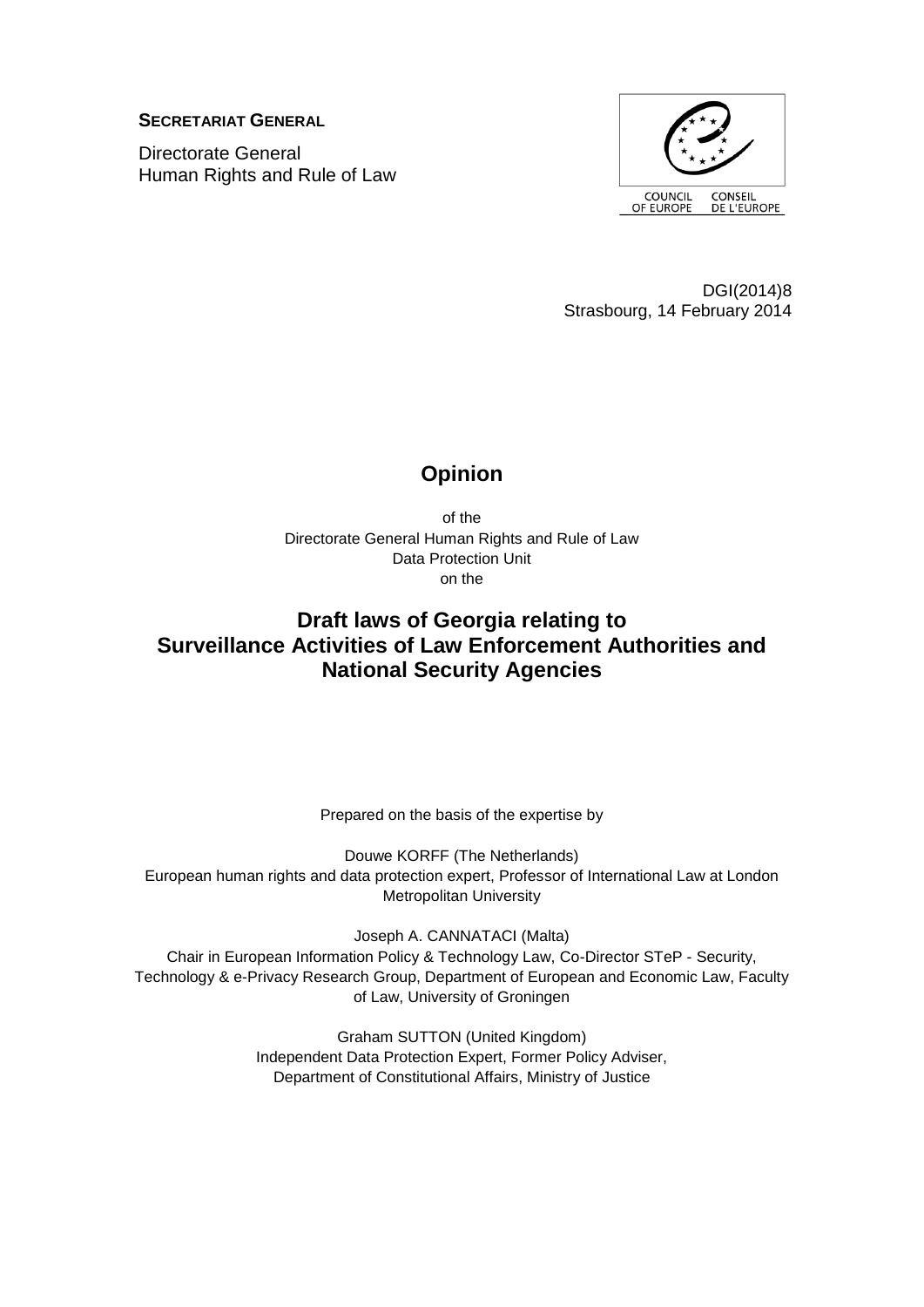# **Table of contents**

| <b>Executive summary</b> |       |                                                                                           |  |  |
|--------------------------|-------|-------------------------------------------------------------------------------------------|--|--|
| 1                        |       |                                                                                           |  |  |
| 2                        |       | Preliminary considerations: local knowledge, international context & a matter of form  6  |  |  |
|                          | 2.1   | An understanding of the operational requirements and the local data protection context  6 |  |  |
|                          | 2.2   |                                                                                           |  |  |
|                          | 2.3   |                                                                                           |  |  |
| 3                        |       |                                                                                           |  |  |
|                          | 3.1   | Proposed amendments to the Data Protection Law and to the Parliamentary Regulations 8     |  |  |
|                          | 3.1.1 |                                                                                           |  |  |
|                          | 3.1.2 |                                                                                           |  |  |
|                          | 3.1.3 |                                                                                           |  |  |
|                          | 3.1.4 |                                                                                           |  |  |
|                          | 3.1.5 |                                                                                           |  |  |
|                          | 3.1.6 |                                                                                           |  |  |
|                          | 3.2   |                                                                                           |  |  |
|                          | 3.2.1 |                                                                                           |  |  |
|                          | 3.2.2 |                                                                                           |  |  |
|                          | 3.2.3 |                                                                                           |  |  |
|                          | 3.2.4 |                                                                                           |  |  |
|                          | 3.3   | Proposed amendments to the Criminal Procedure Code & to the Law on "Operational Search    |  |  |
|                          | 3.3.1 |                                                                                           |  |  |
|                          | 3.3.2 |                                                                                           |  |  |
|                          | 3.3.3 |                                                                                           |  |  |
|                          | 3.3.4 |                                                                                           |  |  |
|                          | 3.3.5 |                                                                                           |  |  |
|                          | 3.3.6 |                                                                                           |  |  |
|                          | 3.3.7 |                                                                                           |  |  |
| 4                        |       |                                                                                           |  |  |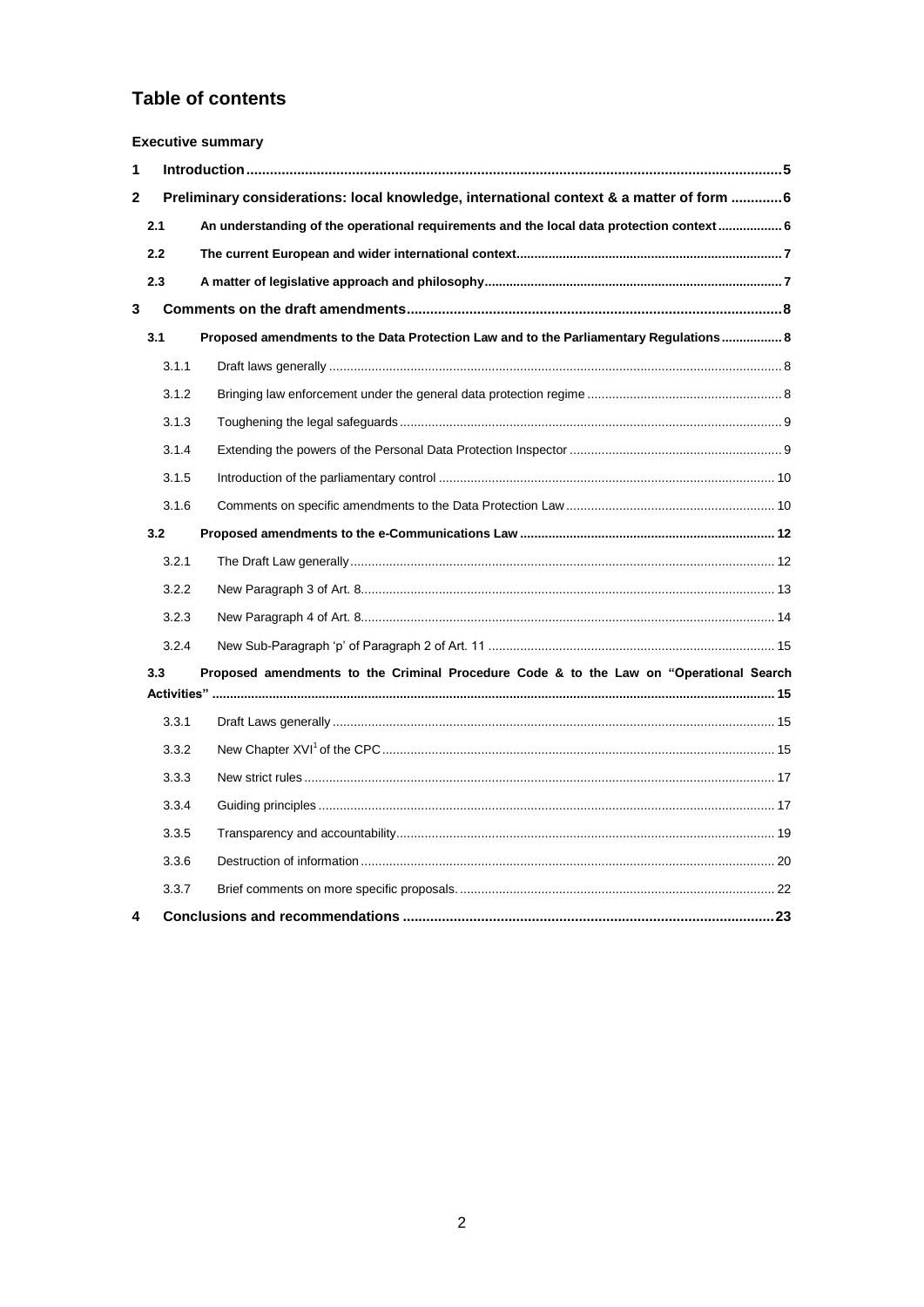### **List of abbreviations**

| DP             | Data protection                                                                                      |
|----------------|------------------------------------------------------------------------------------------------------|
| Convention 108 | Convention for the Protection of Individuals with<br>regard to Automatic Processing of Personal Data |
| <b>CPC</b>     | <b>Criminal Procedure Code</b>                                                                       |
| LEA            | Law enforcement agency                                                                               |
| <b>OSA</b>     | <b>Operational-Search Activities</b>                                                                 |
| <b>SIS</b>     | Security and Intelligence Services                                                                   |
| <b>DPA</b>     | Data Protection Authority                                                                            |
| <b>DRD</b>     | Data Retention Directive                                                                             |
| PDP Inspector  | Personal Data Protection Inspector                                                                   |
| <b>LEA</b>     | Law Enforcement Agency                                                                               |
| <b>ECHR</b>    | European Convention on Human Rights                                                                  |
| <b>DPRP</b>    | Data Protection Reform Package                                                                       |
| <b>CJEU</b>    | Court of Justice of the European Union                                                               |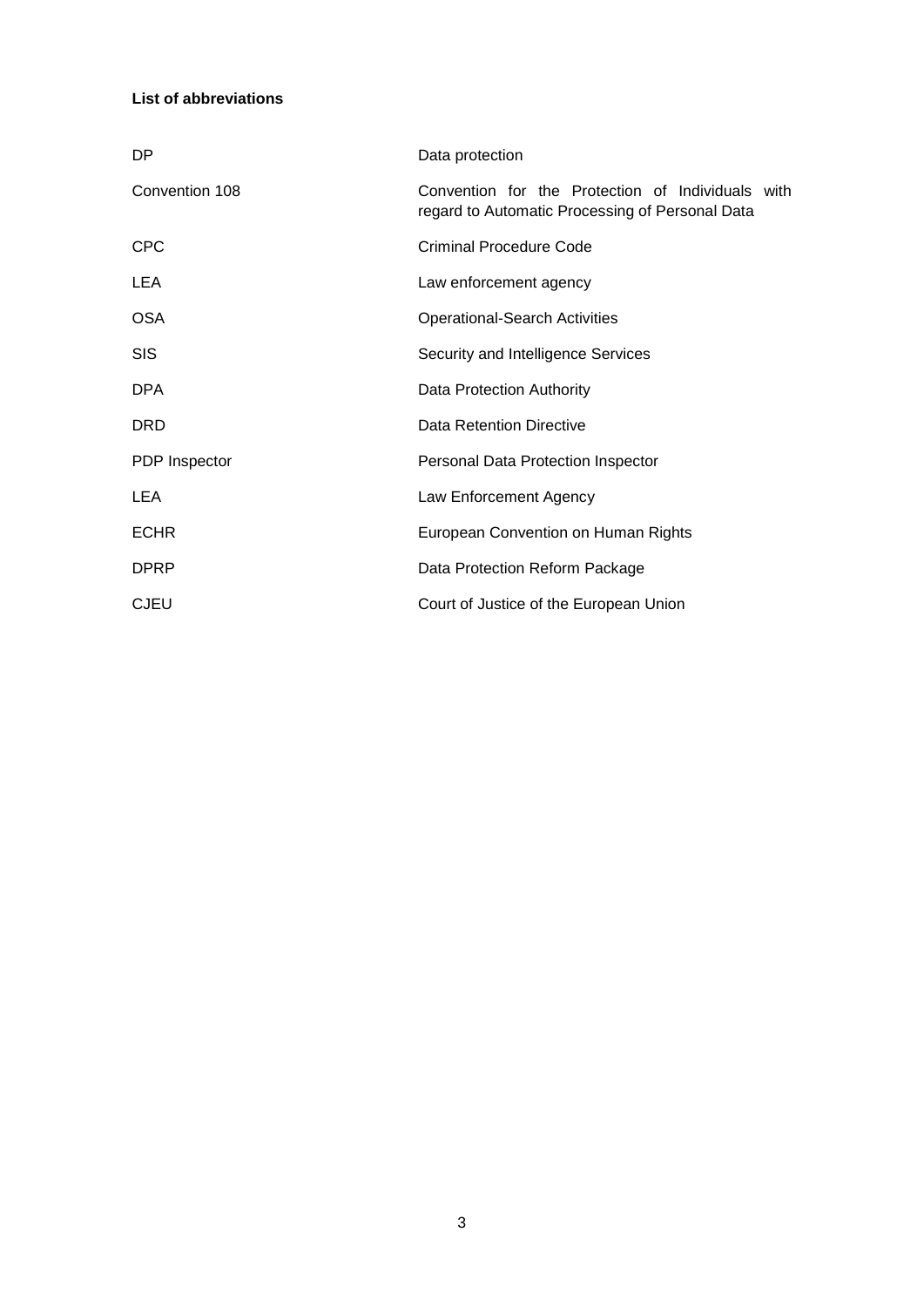# **Executive summary**

The legislative proposals seem to seek to achieve the following:

- expand the scope of personal data protection;
- bring law enforcement under the purview of the general data protection regime;
- reinforce the rights of data subjects;
- toughen legal safeguards against illegal surveillance;
- mandate notice and simplify redress procedures;
- extend the powers of the Personal Data Protection Inspector;
- introduce parliamentary control over personal data protection.

It is recommended that the following issues be considered by the Parliament of Georgia:

- 1. Prior to any legislative action (unless already done), an in-depth qualitative study of personal data handling by Law Enforcement Agencies (LEAs) and Security and Intelligence Services (SIS) in Georgia should be carried out as a matter of urgency.
- 2. Compliance with the Council of Europe's Rec(87)15 regulating the use of personal data in the police sector be established as a key goal of reform of the related laws.
- 3. In a country like Georgia where expertise on data protection laws is, for historical reasons, limited, it would make sense to bring together oversight functions of all privacy and data protection matters in one agency provided that it is sufficiently resourced (cf. Austria and Luxembourg approach).
- 4. Regulation should be properly thought through and reflect modern technological realities where much personal data is not actually generated and retained by either LEAs or SIS but rather by commercial entities and citizens themselves and what LEAs and SIS wish to do is access and/or monitor/intercept personal data generated and retained by the private sector or elsewhere in the public sector.
- 5. Surveillance and smart surveillance are growth areas which are also seeing a blurring or lines between the public and the private sectors and Georgia might follow closely and await the outcomes of the international debates on these subjects.
- 6. The time factor is also important, subject to the outcome and findings of the in-depth study recommended in 1 above, and taking account of the international debate on the subject, the most urgent needs in terms of legal framework, resources and other matters should be identified and agreed.
- 7. Reconsider plans for implementing provisions of the Data Retention Directive into Georgian law.
- 8. Further consideration is proposed of specific amendments.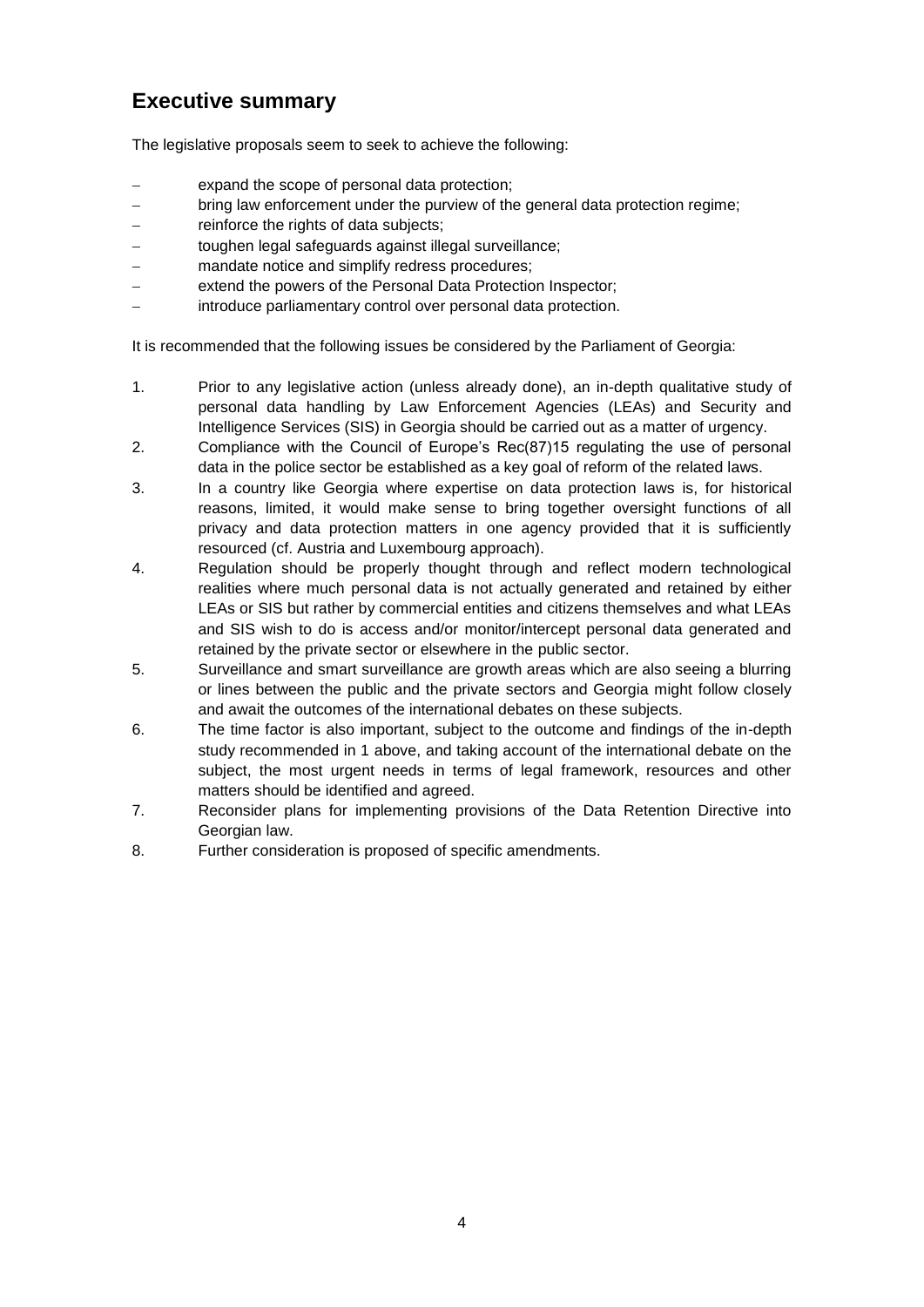# <span id="page-4-0"></span>**1 Introduction**

The Council of Europe has been requested by the Chair of the Parliament of Georgia to provide an expert analysis of a series of texts, aimed at framing the surveillance activities of the law enforcement agencies (and possibly also those of the national security agencies) of the Republic of Georgia. The texts consist of proposed amendments to the following laws:

- The Law of Georgia on the Amendments to the Law of Georgia on the "Personal Data Protection".
- The Law of Georgia on the Amendments to the Law of Georgia on "Electronic Communications".
- The Law of Georgia on the Amendments to the "Regulations of the Parliament of Georgia".
- The Law of Georgia on the Amendments to the Criminal Procedure Code of Georgia.
- The Law of Georgia on the Amendments to the Law of Georgia on the "Operational-Search Activities".

The present opinion is based on the European Convention on Human Rights, the Council of Europe Convention for the Protection of Individuals with regard to Automatic Processing of Personal Data, its Additional Protocol, Recommendation No. R (87) 15 of the Committee of Ministers to Member States Regulating the Use of Personal Data in the Police Sector, Directive 95/46/EC on the protection of individuals with regard to the processing of personal data and on the free movement of such data, Directive 2006/24/EC on the retention of data generated or processed in connection with the provision of publicly available electronic communications services or of public communications networks (which amends Directive 2002/58/EC), , as well as the Opinion of the Advocate General of the Court of Justice of the European Union (CJEU), Mr Cruz Villalón, in relation to the Data Retention Directive.

The opinion is built on comments prepared by the following scientific experts:

- Douwe Korff, who is a European human rights and data protection expert working closely on those issues with the Council of Europe and the European Union, and with European and national civil liberties and digital rights organisations. As a Council of Europe expert, he has trained many judges and prosecutors in Georgia in ECHR law, and he edited the English translation of the 2005 Council of Europe report by Prof. Konstantin Kordelia and others on Compatibility of Georgian Legislation with the standards of the European Convention on Human Rights. He is Professor of International Law at London Metropolitan University.
- Joseph A. Cannataci, who is a European information policy and technology law expert working closely on these issues with the Council of Europe and the European Union. As a Council of Europe expert, he has carried out expert missions in a number of countries including Bulgaria, Czech Republic and Ukraine. Over the past quarter of a century he has served as Chairman of several Committees of Experts of the Council of Europe: MedialLex (1994), Working Party on Data Protection in Insurance (1994- 1997), Working Party on Data Protection in New technologies (1995-2000), the Committee of Experts on Data Protection (1996-98) and Vice-Chairman of the Group of Specialists on the impact of New Communications Technologies on Fundamental Rights & Democratic Values (1999-2001). Most recently he has been Expert Consultant to the Council of Europe's Consultative Committee on Data Protection responsible for drawing up the report (2011-2013) on data protection in the police sector and to the Council of Europe's Cybercrime division preparing an analysis on data protection and network security (2012-2013). He is the chief architect and overall scientific coordinator of several recent or current major EU-funded research projects dealing with privacy and surveillance, including CONSENT, SMART and RESPECT.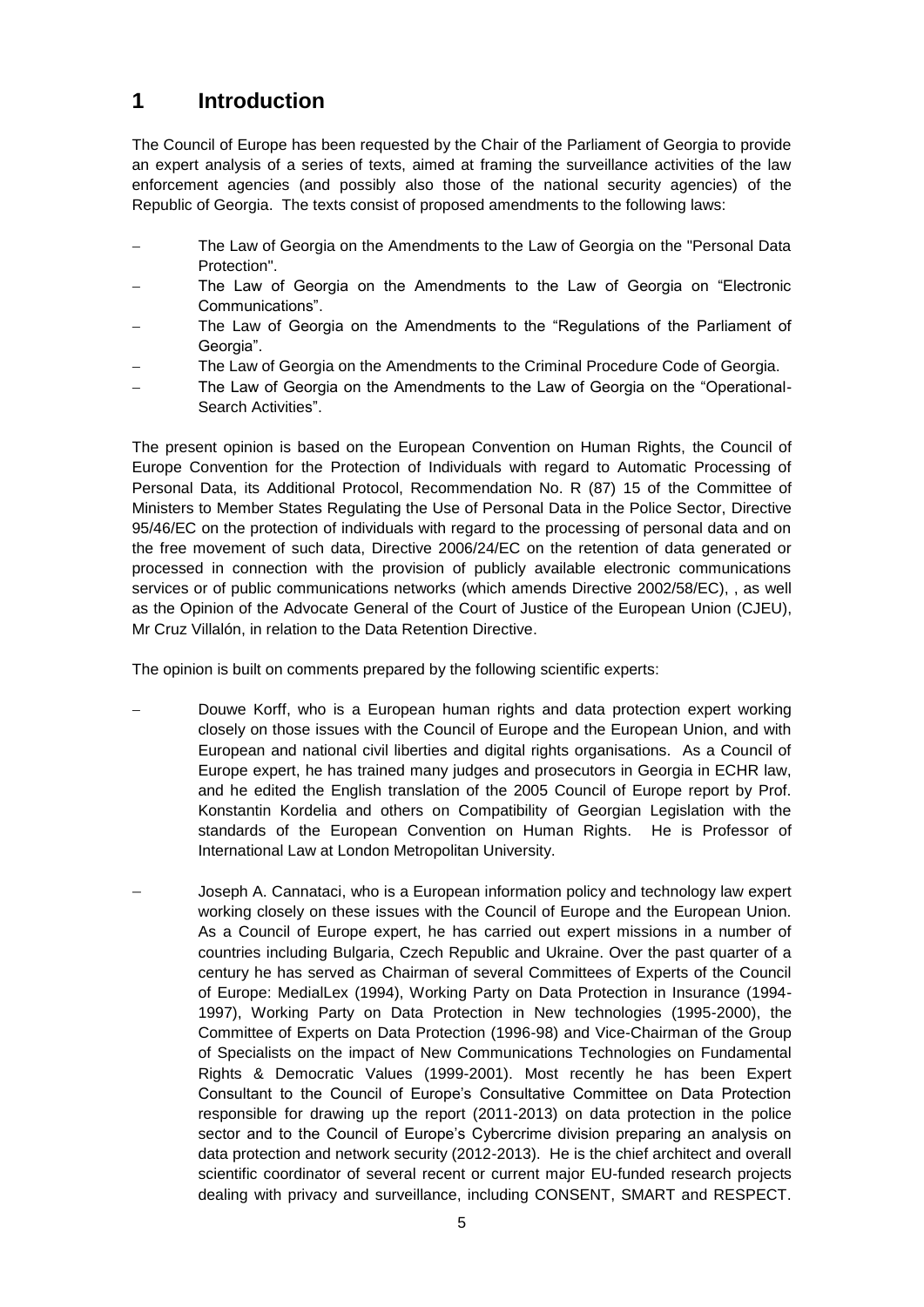For the purposes of this analysis, Professor Cannataci also enjoyed the close collaboration of a team member and colleague, Dr Oleksandr Pastukhov, with close knowledge of data protection in the emerging democracies of Central and Eastern Europe.

 Graham Sutton, who formerly worked for the UK civil service where he spent twelve years in charge of data protection policy. Since taking early retirement in 2004, he has continued to work on data protection as a free-lance consultant. Among other things, he has advised on the development of data protection policy in China as well as a number of the new democracies in central and eastern Europe.

# <span id="page-5-0"></span>2 **Preliminary considerations: local knowledge, international context & a matter of form**

The legislative package appears to, at least partially, have been formulated in response to a number of scandals that shook Georgia following the parliamentary elections of 2012. The present analysis assumes that the reader is familiar with these and other relevant international and Georgian developments and has access to a number of background publications which would help place the comments and conclusions in an appropriate context.

## <span id="page-5-1"></span>**2.1 An understanding of the operational requirements and the local data protection context**

It would not be unreasonable to expect that amendments to existing laws or new laws on data protection in Georgia would strive to achieve a combination of two main objectives:

- to specifically address a number of problem situations that may have arisen in Georgia in the context of data protection over the past years especially in the area of handling of personal data by LEAs and SIS;
- to ensure that legal provisions, financial, material, human and other resources as well as relevant national policies are in line with accepted broadly minimum standards in Europe.

It has been difficult for the expert team to ascertain whether the proposed legislative proposals are part of a comprehensive carefully-thought through package of measures which respond adequately to the situation on the ground in Georgia. The legislative proposals received for evaluation were not accompanied by the type of in-depth report that one would normally expect to have been carried out as a pre-requisite to legislative and complementary actions. It is reasonable to expect that legislative proposals, especially of provisions intended to "fix" data protection laws which have not even been in force for two years as in the case of Georgia, provide a reasoned response to a well-defined set of circumstances.

An analysis and practices on technical capacities for interception, monitoring and general surveillance practices within Georgia has not been made available either. In other words, it has not been possible to discern what kind of surveillance technologies are being deployed on a regular basis and the level of sophistication or coverage that these technologies may have attained within Georgia, thus enabling an assessment of capabilities to be accurately carried out even through various forms of comparative analysis which would be placed in the context of a post-Snowden Europe.

Finally, Georgia is not one of those countries which have contributed data to the PUPIE project so its level of compliance or implementation of Rec(87)15 has not been gauged in a structured manner at par with that of over 30 other European states.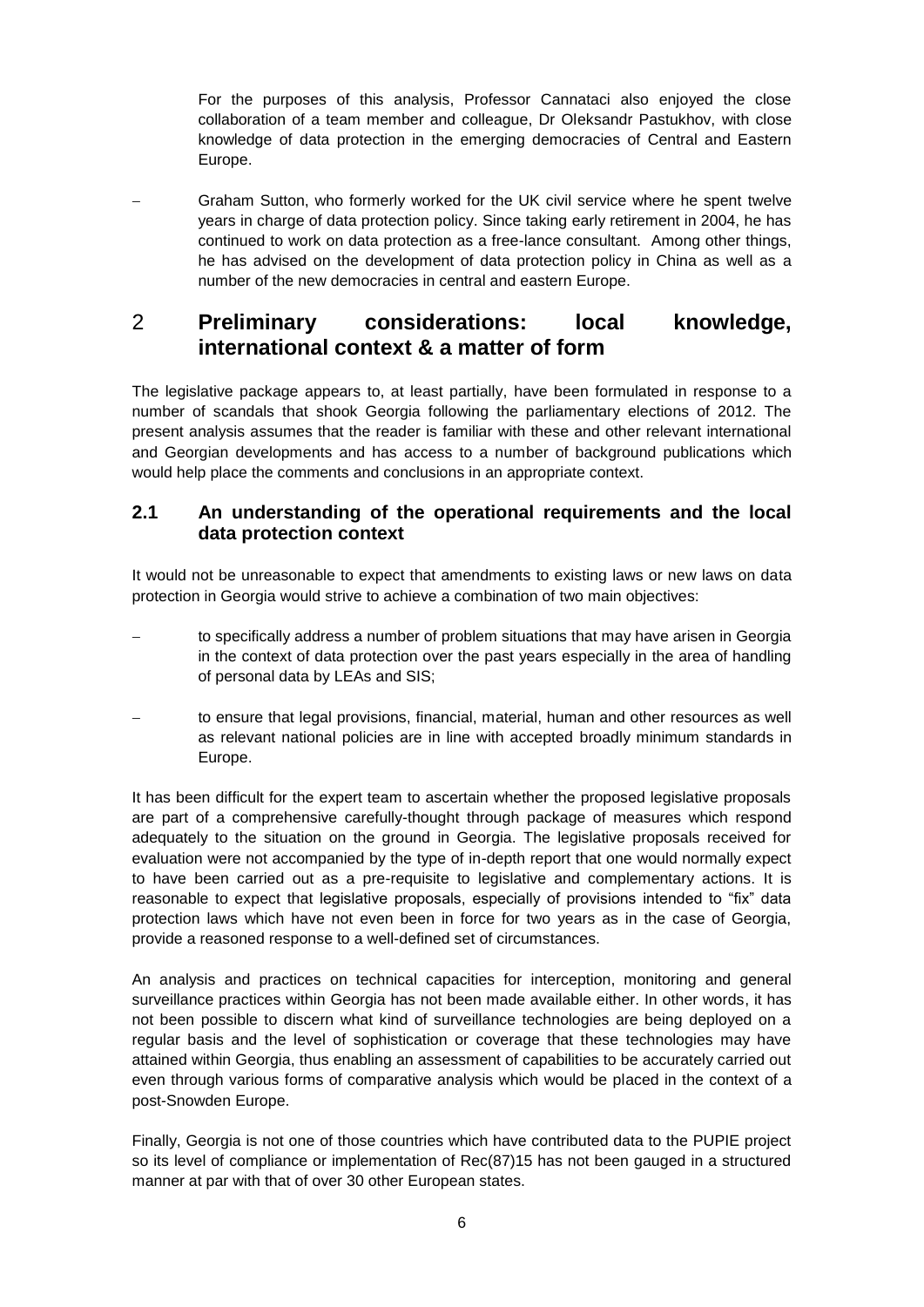The Parliament of Georgia ought to have a solid factual base and good understanding on the policy objective to ensure the best legislative outcome.

It is expected that the Parliament of Georgia would be seeking to base its decisions on an evidence-based approach and therefore would be reluctant to endorse legislative or other action unless and until the required level of evidence is collected, analysed and published as and when appropriate. This in itself would suggest that embarking immediately on a course of legislative intervention may ultimately result in a case of "more haste, less speed". The facts of the case need to be better known or if they are already known to be reported upon and analysed in the most transparent of manners in order to enable a more reliable evaluation of the legislative requirements.

## <span id="page-6-0"></span>**2.2 The current European and wider international context**

The preceding arguments deal with the situation inside Georgia and with the relevance of an accurate level of knowledge of various practices inside that country. They do not take into account the level of fluidity currently being experienced within the wider European context. It should be borne in mind that, at the time of writing (December 2013-January 2014) the EU's January 2012 Data Protection Reform Package (DPRP) is not finalized.

The Council of Europe is still in the process of deciding how to take things forward in the modernisation of its legal instruments dealing with data protection issues for LEAs and SIS. The debate in Strasbourg in a CoE context, like the one in Brussels in an EU context, is not mature enough to suggest rushing into immediate legislative action. Not only will there continue to be debates in parallel in Brussels (EU) and in Strasbourg (CoE) but necessarily in parallel there will be developments or stalemate in the international regulation of mass surveillance across borders as an outcome over the consequences of the Snowden revelations.

# <span id="page-6-1"></span>**2.3 A matter of legislative approach and philosophy**

When surveving the legislative package it is clear that the drafters took an approach whereby they have attempted to subject the activities of Law Enforcement Agencies (LEAs) to ordinary or general Data Protection Law unlike many states which have separate laws regulating the personal data handling by LEAs. This omnibus approach is one taken hitherto by a small minority of European states but this does not render it any the less valid. Indeed the discussion about whether to have separate or consolidated data protection laws covering LEAs as well as other public and private entities has been raging for over 30 years and has continued right into the debate over the EU's recent January 2012 Data Protection Reform Package (DPRP). There are in point of fact no clear objections arising from fundamental legal theory or indeed from practical operational practice as to having LEAs covered by the same piece of legislation and indeed in some recent cases it has been publicly argued by MEPs and commentators alike that this may be a preferable approach since it introduces clarity and reduces fragmentation and dissonance between different legal texts.

It is perfectly possible to have a single over-arching law on data protection with detailed subsections – or indeed subordinate legislation – written to make more detailed provision where this is needed, for example in areas of application as diverse as law enforcement, medical data, statistical data, insurance data, etc. As recently confirmed in the PUPIE project some countries have taken the Council of Europe's Rec(87)15 on data protection in the police sector and transposed it into law as subordinate legislation as part of their generic data protection law and apparently with perfectly valid results. Indeed, it may be argued that the reasons for the existence of different laws and oversight regimes is historical and does not find any basis in legal logic or operational requirements.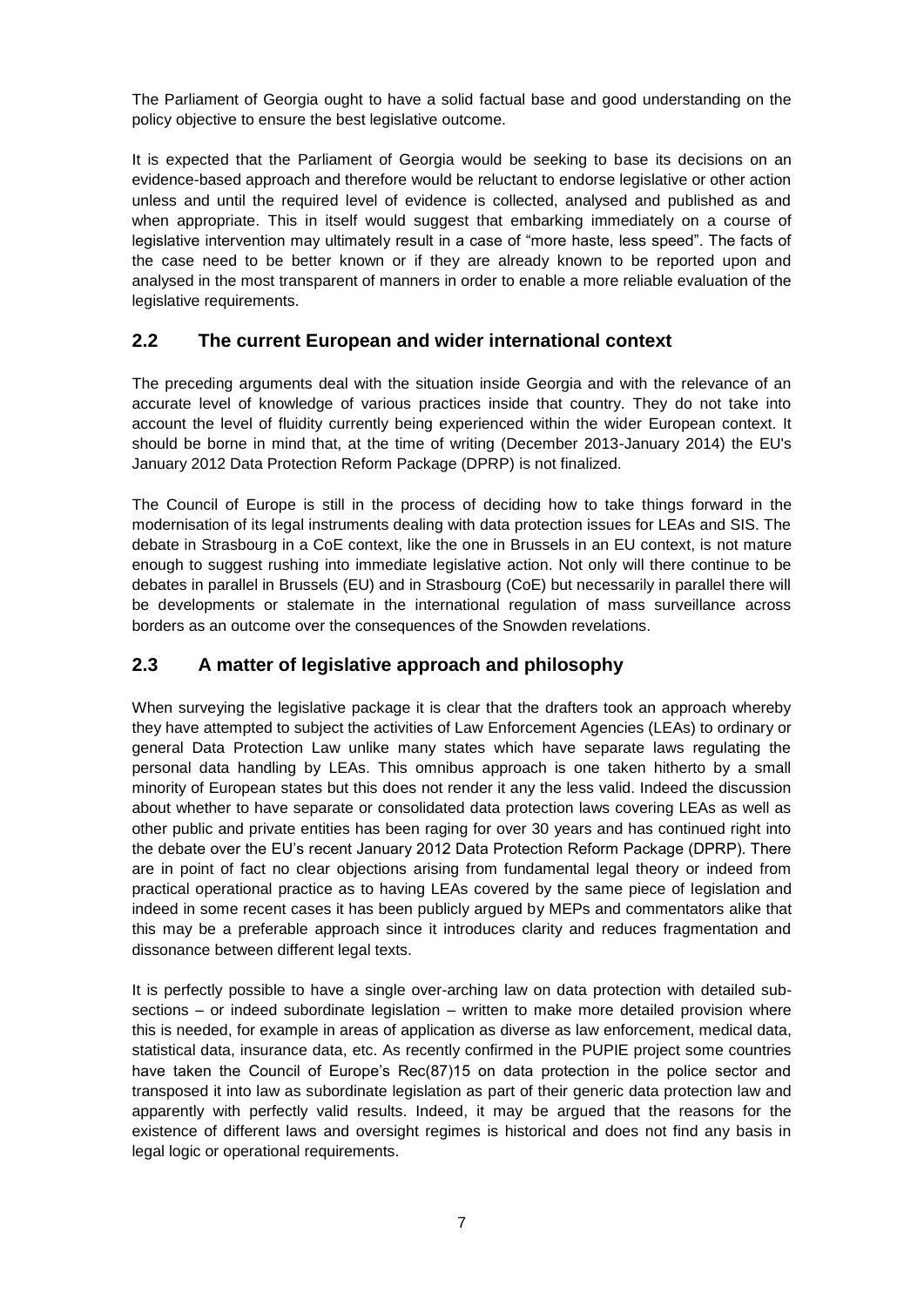There is no publicly available evidence that those countries where LEAs are regulated under general Data Protection Law or sub-legislation enacted in terms of a general data protection law enjoy a lower standard of privacy and data protection than those countries which have LEAs and Security & Intelligence Services (SIS) regulated under completely separate pieces of legislation. All the evidence available instead points in the direction of the existence of the two separate regimes being an accident of history which arose simply because of the rate of speed of culture change in society.

This is a long drawn-out struggle where the LEAs and SIS attempt to justify separate regimes for the way that they handle personal data. This is becoming increasingly more difficult as technologies converge and LEAs and SIS increasingly wish to have access to the same personal data going across the same fiber-optic cables or processed in the same databases by the same large private corporations or public entities. The latest available research suggests that the public at large are increasingly privacy-conscious: what they mind is being watched or spied upon and who is doing the watching does not significantly allay their fears of being unnecessarily and obtrusively watched. Therefore the issue of these measures being incorporated in one law or in separate pieces of legislation is not in this report treated as a matter of dogma or indeed one of consequence. Instead it is treated as a matter of form in an area where our primary focus will be on the substance of what the law may actually contain. If having everything condensed into one law instead of being spread across two or more pieces of legislation actually contributes to increased clarity and reduce fragmentation then so be it.

# <span id="page-7-0"></span>**3 Comments on the draft amendments**

## <span id="page-7-1"></span>**3.1 Proposed amendments to the Data Protection Law and to the Parliamentary Regulations<sup>1</sup>**

## <span id="page-7-2"></span>**3.1.1 Draft laws generally**

The first of the two Draft Laws is an omnibus legislative act introducing changes to Georgia's current DP Law, while the second one is of an auxiliary character and stipulates the procedure for electing the Personal Data Protection Inspector in the Parliament of Georgia. The changes both Drafts introduce together are numerous and of varied nature and significance, but can be grouped into several categories examined in turn below.

## <span id="page-7-3"></span>**3.1.2 Bringing law enforcement under the general data protection regime**

By introducing new Article 31 and removing corresponding exceptions to the scope of the Law's applicability contained in Article 3 (para 3 sub-para 'd') personal data protection "for the purposes of public and state security (including economic security), defense, operational-search measures and investigation of crimes" is being brought under the purview of the general data protection regime and makes it subject to control by the Personal Data Protection Inspector. These developments are in accordance with the letter and the spirit of the 1981 Council of Europe Convention for the Protection of Individuals with regard to Automatic Processing of Personal Data, the 2001 Additional Protocol regarding supervisory authorities and transborder data flows, and the Recommendation No. R (87) 15 of the Committee of Ministers of the Council of Europe on Regulating the Use of Personal Data in the Police Sector.

Processing of personal data in the said areas is limited only by the restrictions to the Law's Chapters II, III and IV envisaged in the Criminal Procedure Code, the Law on Operational-Search Activities "or other special law" (Art. 31 para 1) and grants the data subject a right to redress in case his/her rights under the Law were violated during such processing. The Inspector's powers are reinforced by dropping the requirement of a 3-day notice to be given

-

<sup>&</sup>lt;sup>1</sup> Draft of 9 September 2013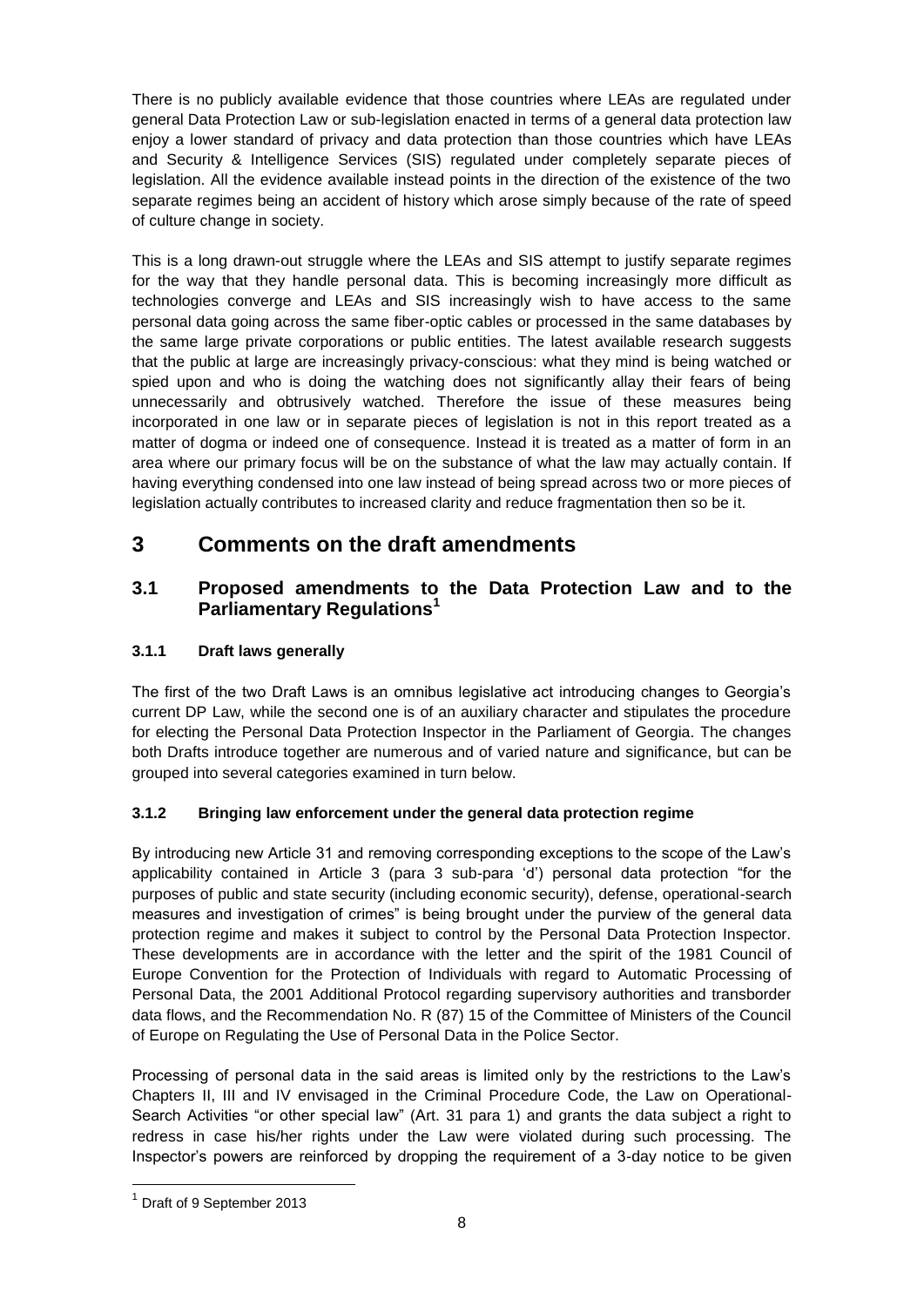under the current Law to an "institution, activities of which are related to the state security and defense, or which carries out operational-search activities" that he/she plans to inspect (Art. 35 para 6). These novelties introduced by the Draft Law correspond to the position of the European Court of Human Rights, according to which "there must be a measure of legal protection in domestic law against arbitrary interferences… especially where a power of the executive is exercised in secret, the risks of arbitrariness are evident".

The scope of the Law's applicability is further expanded by limiting its protection to the data being processed by courts for case management purposes until the final judgment is delivered, while the current version of the DP Law does not apply to the whole "processing of data for case management purposes at the courts" (Art. 3 para 3 sub-para 'b'). Although both such derogations are possible under the Convention, it takes a notice by a declaration addressed to the Secretary General of the Council of Europe to be given and a list of categories of personal data to which the state will not apply the Convention to be deposited or amended; the list cannot contain categories of data protected under domestic law (Art. 3(2)(a)). Not a single such notice has been given by Georgia to date.

## <span id="page-8-0"></span>**3.1.3 Toughening the legal safeguards**

The legal safeguards of the right to personal data protection provided for in the current DP Law are considerably reinforced by the Draft. Thus, the bases for restrictions of the rights of a data subject under Articles 15, 21 and 22 (the latter is the Georgian counterpart of the Convention's Art. 8) of the Law no longer include "important financial or economic (including monetary, budgetary and tax-related) interests of the country" (Art. 24 para 1 sub-para 'd'), which exceeds what is required by the Convention that allows derogations in the interests of "the monetary interests of the State" (Art. 9 para 2). This can be seen as an effective measure against privacy abuses under the pretexts of fighting tax evasion, money laundering and terrorist finance.

Furthermore, the requirement of a written consent of the data subject has been extended to include all the instances of processing of the "special category of data" allowed under Article 6 of the Law (para 2) and in all such instances the disclosure of the data to a third person without the consent of the data subject is now prohibited (para 3). The new rules come short of the strict requirements for consent envisaged in Articles 7 and 8 of the proposed EU Data Protection Regulation, but they are definitely a step in the right direction. At the same time, removing the voluntary making public of personal data by its subject from the list of grounds for legal processing of the "special category of data" seems to be too restrictive compared to Directive 95/46/EC that makes such processing legal if it "relates to data which are manifestly made public by the data subject or is necessary for the establishment, exercise or defence of legal claims" (Art. 8(2)(e)).

### <span id="page-8-1"></span>**3.1.4 Extending the powers of the Personal Data Protection Inspector**

The powers of the Personal Data Protection Inspector are substantially extended under the proposed amendments to the DP Law. Upon the amendments coming into force, the Inspector will get the powers to consider a data subject's complaint concerning a violation of his/her rights by a private institution, inspect a private institution and take enforcement measures. Under the current Law, these powers the Inspector was supposed to get only on 1 January 2016 (Art. 56 para 3).

According to the amendments to the DP Law, the Inspector's requests for information should be met within 10 days, as opposed to 15 days prescribed by the current Law (Art. 21 para 3). The duty to notify the Inspector of creating a filing system and entering new category of data therein now does not depend on the size of a data processor, whereas the current Law provides an exemption for companies with less than 20 employees (Art. 20 para 3).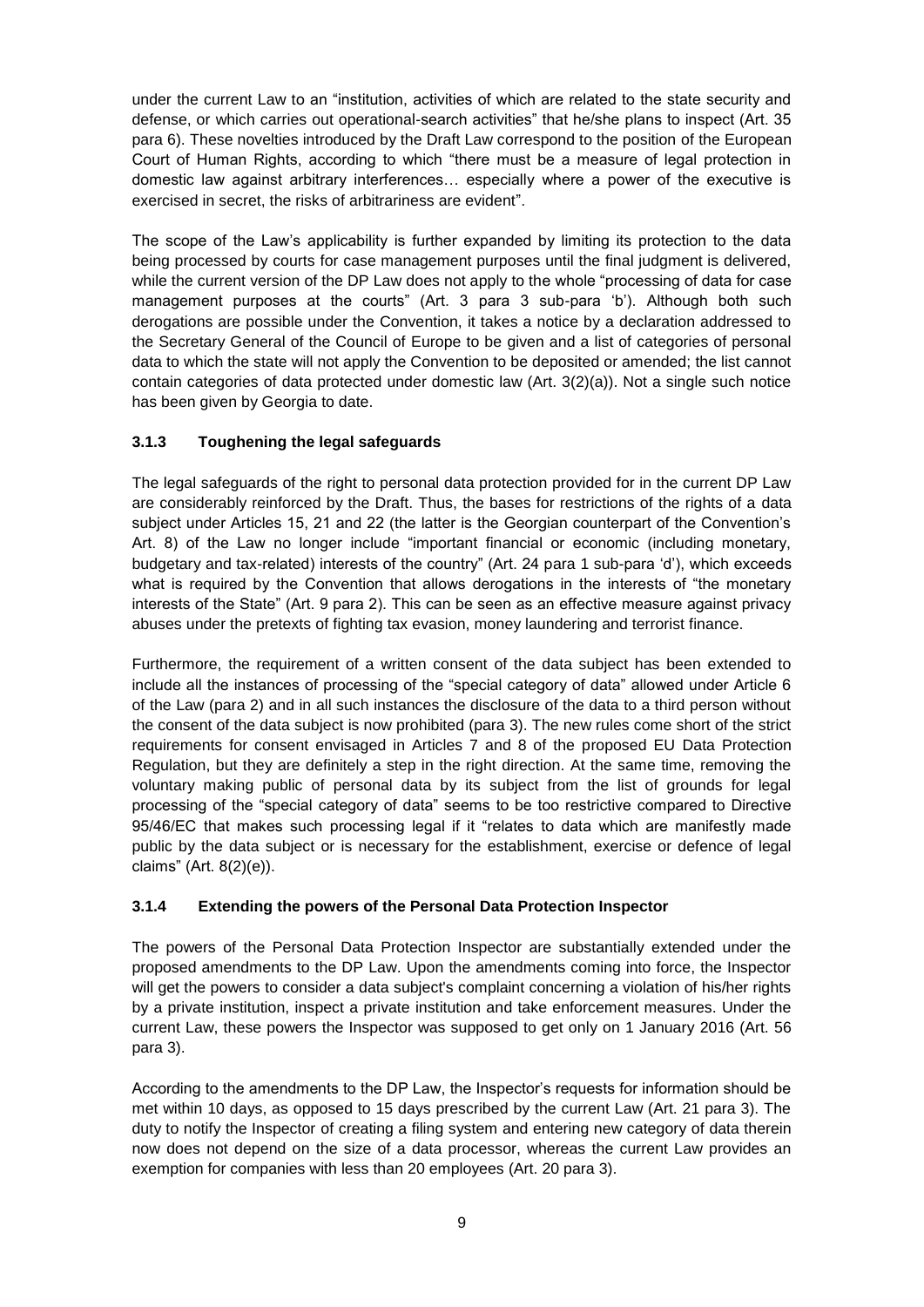While all these changes are not dictated by the need to bring provisions of the Georgian DP Law in line with those of the Council of Europe instruments, they are definitely in accordance with the spirit of the Additional Protocol to the Convention that envisages "powers of investigation and intervention" to be vested in the data protection supervisory authorities of the participating states (Art. 1(2)(a)).

#### <span id="page-9-0"></span>**3.1.5 Introduction of the parliamentary control**

The two Draft Laws introduce parliamentary control of personal data protection in Georgia. Under the draft amendments to the DP Law, the Prime Minister now, instead of appointing the Personal Data Protection Inspector, submits one of the three candidacies selected by the competition commission to the Parliament (Art. 28 paras 4-5). Thereafter, according to the new paragraph 51 of Article 28 of the DP Law and the identical new Article 2152 of the Parliamentary Regulations, the Parliament elects the Inspector by simple majority vote. If the candidate fails to receive the required number of votes, the Prime Minister submits another candidacy from the three selected by the competition commission. Every candidacy can be submitted up to two times. If none of the candidates receives sufficient number of votes, a new competition is held by the commission.

The report on the state of affairs with personal data protection in the country that the Inspector submits to the Government and has published annually now has to be submitted to the Parliament as well (Art. 38 para 1).

While the procedure for electing a data protection supervisor is not prescribed by any of the Council of Europe or EU instruments, the proposed multi-stage election procedure involving Georgia's executive and legislature, along with reporting to both branches of the government, is a big step towards meeting the standard set by the Additional Protocol and Directive 95/46/EC (Art. 28(1)), according to which the supervisory authority exercises its functions in "complete independence" (Art. 1(3)). A lot remains to be done, however, to achieve the Inspector's true freedom from political and economic influences in budgetary and staffing matters, the importance of which has been recognized by the relevant EU case law.

As explained in the Explanatory Note to the proposed amendments, the Personal Data Protection Inspector (PDP Inspector) is currently appointed by and accountable only to the Government, and this is an insufficient guarantee for the effective control over the personal data protection in the state institutions. If adopted, the amendments would ensure that the PDP Inspector will in future be appointed by, and will report to, Parliament.

This is a positive proposal that can be quite simply introduced. There should also be a separate, equally independent authority for the supervision of LEA and SIS surveillance measures (including in particular interception and analysis of Internet activity and e-communications data), and such an authority too should be appointed by and answerable to Parliament.

### <span id="page-9-1"></span>**3.1.6 Comments on specific amendments to the Data Protection Law**

#### **Amendment 1**

At present, by virtue of Article 3(3)(b), the Law on the Protection of Personal Data does not apply to the processing of personal data for case management purposes at the courts. The effect of this amendment is that the DP Law would apply once the court had rendered its final judgment in a particular case. While this restriction on the scope of the exemption is welcome, it is not clear why a complete exemption until the passing of the final judgment is needed. A better approach would be to apply the DP Law but to provide for an exemption to the extent that the application of that law would be likely to prejudice the court proceedings.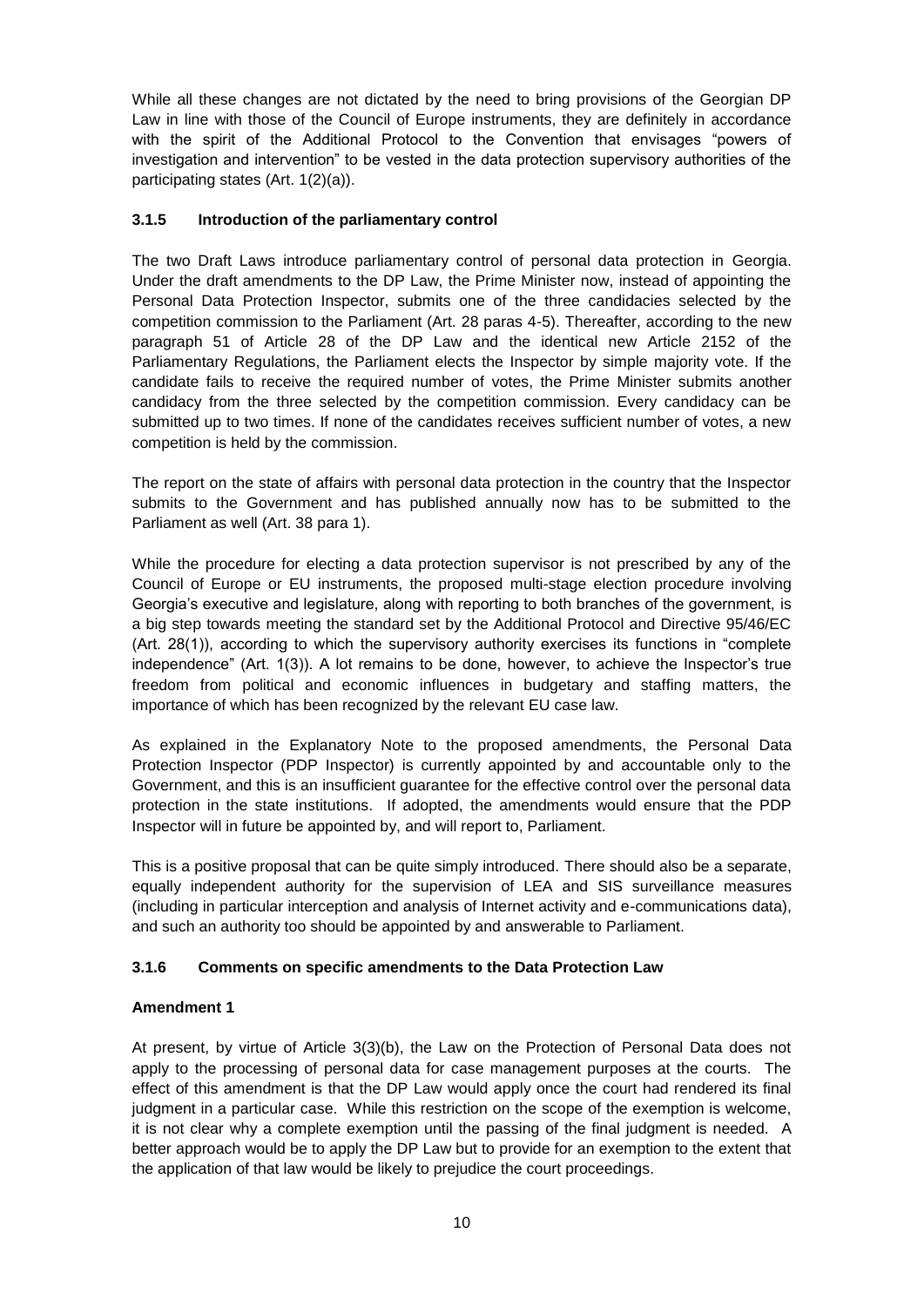It is recommended that a regulation be drawn up jointly by the Personal Data Protection Inspector and the Council of Judges on the application of the test of "likely prejudice" in practice. That regulation should also clarify the procedural aspects (like the need to seek judicial approval for exceptions in certain cases). The amendment should expressly require the drawing up of such a regulation.

The DP Law could also stipulate that if certain matters are specifically regulated in the Criminal Procedure Code (e.g., access to a case file by the defence, and exceptions to such access), the rules in the CPC override the rules in the DP Law. However, it would be important to review the relevant rules in the CPC to bring them as much as possible in line with the rules in the DP Law (with deviations from the DP rules limited to what is necessary under the "likely prejudice" test).

#### **Amendment 3**

Paragraph 1 of the new article added by this amendment would limit the scope of the Law in its application to the fields of activity newly brought within the scope of the Law by Amendment 2 (that is "public and state security (including economic security), defence, operational-search activities and criminal investigation"). Its effect is that Chapters II, III and IV of the Law (which deal respectively with the Rules on Processing of Data; the Rights and Obligations of a Data Processor and an Authorised Person;<sup>2</sup> and the Rights of a Data Subject  $-$  that is to say, the main substantive data protection rules) do not apply if "the matter is regulated otherwise" under certain specified other laws.

While it may be necessary to have special arrangements for dealing with the processing of personal data in these sensitive areas of public policy, it would be more transparent if those arrangements were set out on the face of the data protection law. Moreover, the words "the matter is regulated otherwise" are imprecise. More precision would be required.

It is recommended that this amendment be replaced by one that provides that Chapters II, III and IV of the DP Law do not apply if "the matter is expressly and specifically regulated in another Law".

Specific data protection rules of this kind must be drawn up for insertion in the Criminal Procedure Code (which will incorporate the OSA Law); and specific data protection rules must also be included in the law or laws covering the work of the Georgian Security Agencies.

#### **Amendment 4**

-

This amendment would further restrict the circumstances in which sensitive personal data may be processed. Article 6 of the Law currently prohibits the processing of such data except in the fields of activity which it specifies. The amendment would tighten that restriction by permitting the processing of sensitive data only in certain of those fields of activity and only with the written consent of the data subject.

If this amendment is made it will have a very serious effect on many legitimate activities. The processing of sensitive personal data is necessary for very many purposes: obtaining certain categories of insurance; assessing individuals entitlement to certain categories of benefit;

 $2$  The English version of the DP Law use the term "data processor" for the entity described in European data protection instruments (of Convention No. 108; EC Directive 95/46/EC; the draft EU General Data Protection Regulation; etc.) as "data controller". In those European instruments, a "data processor" is a body that carries out processing operations on behalf of the controller, i.e., a processing agent - what the English translation of the Georgian DP Law refers to as an "Authorized Person". It is strongly advisable to bring the terminology used in the Georgian DP Law, and in its translations, in line with the European terminology.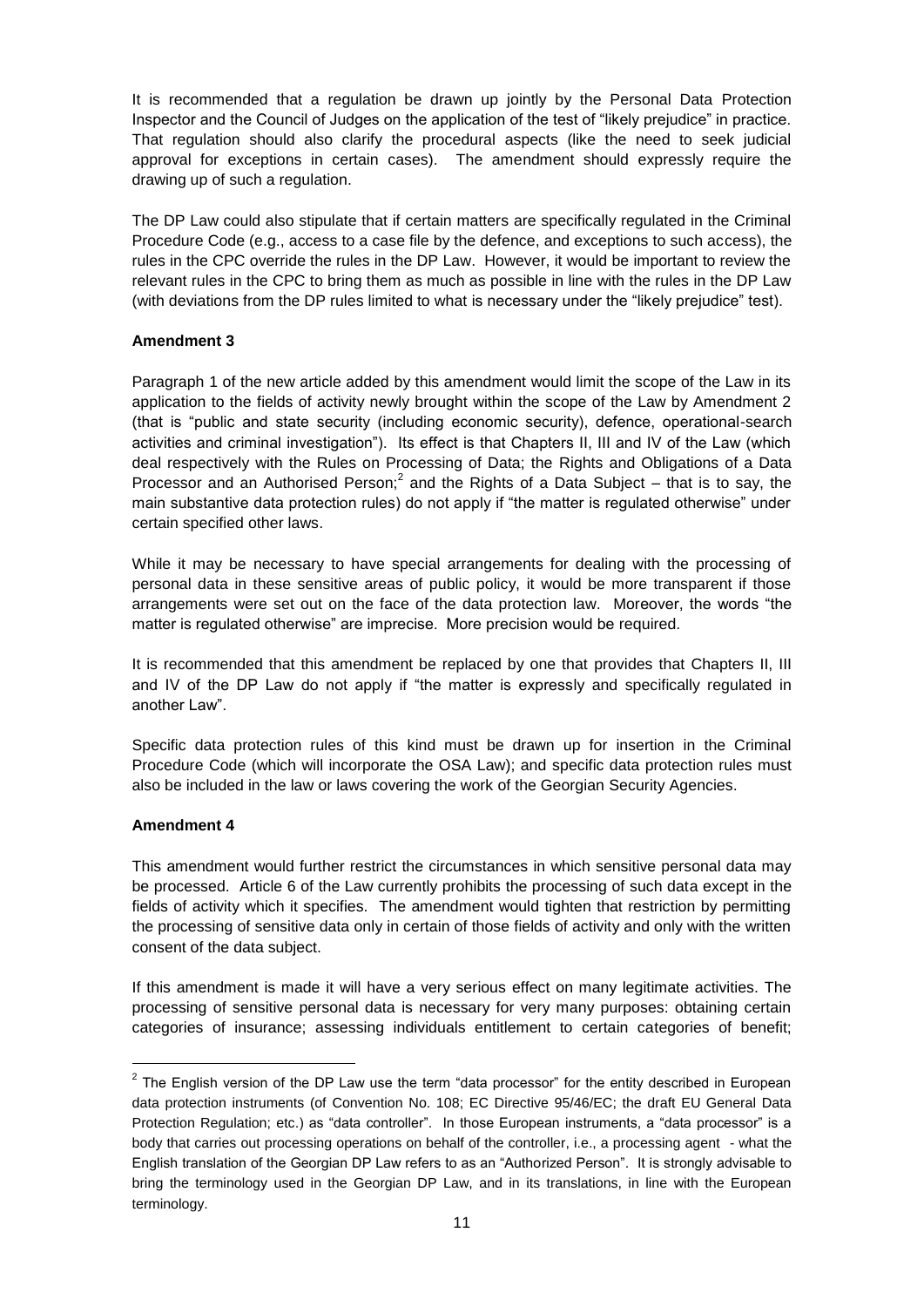determining whether individuals have special dietary or other needs, for example when travelling by air. There are many other examples. The amendment would mean that sensitive data could no longer be processed for these purposes - even with the individuals' consent since they are not among the fields of activity specified in the amendment.

Moreover, even in those fields of activity where it would still be possible to process sensitive personal data, it is difficult to see how the amendment can operate effectively and without causing serious problems. For example, in the employment field (which is one of those in which the processing of sensitive data would still be permitted) the data subject would have to give written permission any time for recording when he/she had been absent from work for health reasons. If consent was refused, no record could be made, with potentially serious consequences for the management of the establishment.

The amendment is also technically deficient. Paragraph 2(b) of Article 6 as in the proposed amendment requests for the processing of sensitive data the data subject's written consent where the "data subject is physically or legally incapable of giving his/her consent". Perhaps the word "or" has accidentally been omitted from the text or the translation, and the amendment should read) as follows: "Processing of data referred to in Paragraph 1 of this article shall be possible only with a written consent of the data subject, or in the following circumstances".

### **Amendment 6**

Article 20 of the Law requires organisations processing personal data (referred to in the Law as "data processors")<sup>3</sup> to provide specified information to the Personal Data Protection Inspector before undertaking processing. Article 20(3) currently provides that organisations with 20 or fewer employees do not need to provide this information. This amendment would remove that provision, and thus require even the smallest organisations to provide the information.

A similar notification procedure is a requirement, with exceptions, of the EU Data Protection Directive. However, there is a view that the procedure is disproportionately bureaucratic when compared against the data protection benefits that it achieves. The proposals for new EU General Data Protection Regulation would abolish the notification requirement. This amendment goes against the trend within the EU. An alternative solution would be to make notification the exception rather than the rule, i.e. to list the types of sensitive processing which would need to be notified to the Personal Data Protection Inspector.

It is important that all data controllers are aware of, and consciously and meticulously review the details of their operations. It is recommended to require controllers to maintain a record with all these details, in relation to each specific, separate data processing operation; with a requirement to have this record available for inspection by the data protection authority in case there is an investigation or complaint.

#### **Amendment 8**

Article 24(1) of the Law sets out exemptions from certain of the Law's provisions relating to individuals' rights. Paragraph (d) provides an exemption to protect the important financial or economic interests of the country. This amendment would remove that exemption.

# <span id="page-11-0"></span>**3.2 Proposed amendments to the e-Communications Law<sup>4</sup>**

### <span id="page-11-1"></span>**3.2.1 The Draft Law generally**

-

<sup>3</sup> See footnote 2

<sup>4</sup> Draft of 9 September 2013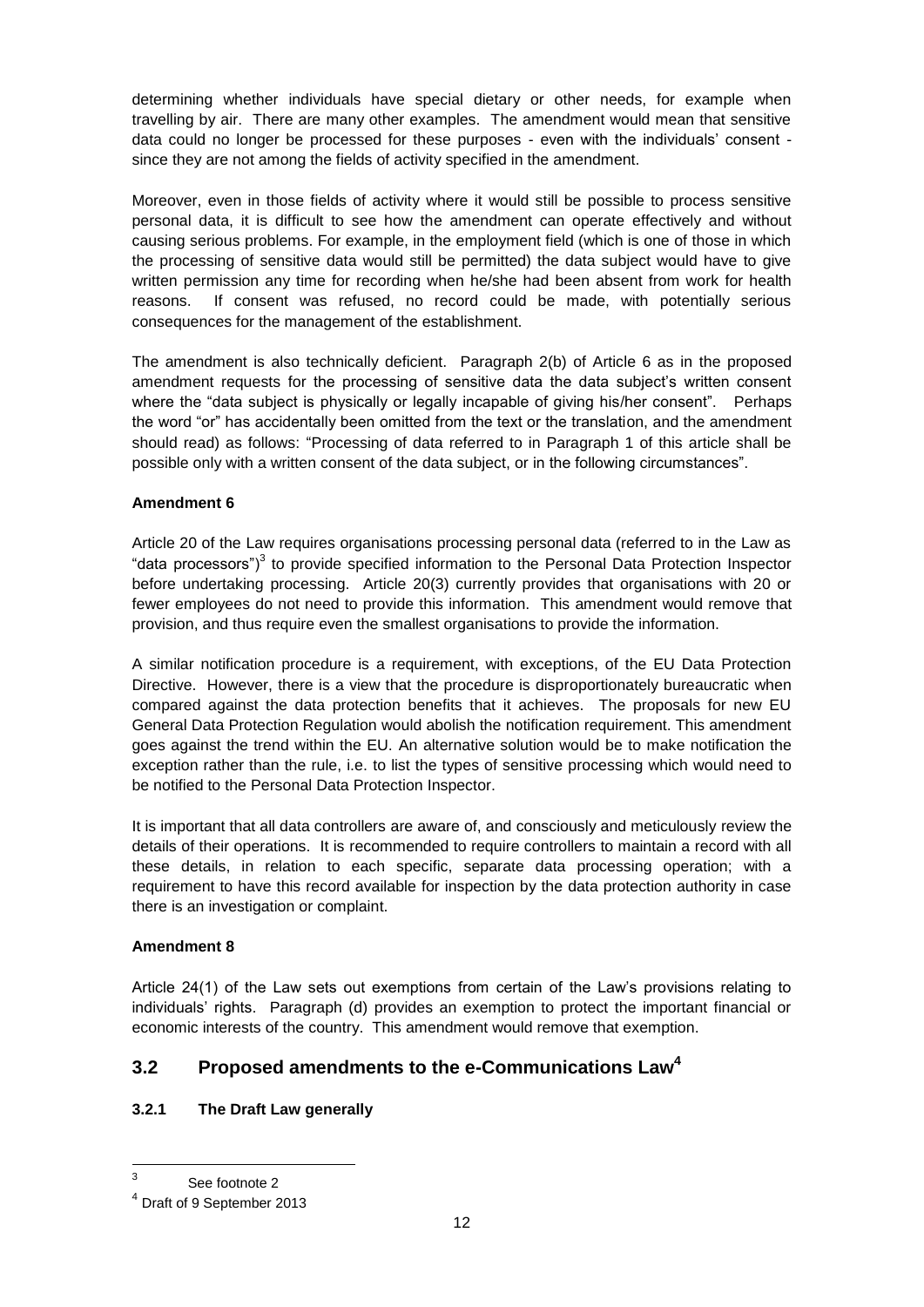The Draft Law is an attempt at implementing provisions of the so-called EU Data Retention Directive into Georgian legislation. The EU Directive 2006/24/EC requires traffic data, location data and the related data necessary to identify the subscriber or user to be retained by "providers of publicly available electronic communications services or of a public communications network" for a period of 6 to 24 months.

The Directive proved to be controversial in the EU itself. Even before its adoption, it sparked vigorous debate as to its compatibility with human rights, particularly with the rights to privacy and personal data protection, as provided for in Article 8 of the European Convention of Human Rights (ECHR). The Article 29 Data Protection Working Party has concluded that "the mandatory retention of all types of data on every use of telecommunication services for public order purposes, under the conditions provided…, is not acceptable within the legal framework set in Art. 8 ECHR." The European Data Protection Supervisor (EDPS) has found "the simple reference to the existing legal framework on data protection" in the Commission proposal insufficient and called for additional legal safeguards.

The Directive was challenged in the European Court of Justice on the grounds of being adopted on an inappropriate legal basis, but survived. Afterwards, specific provisions of the implementing legislation were declared unconstitutional as violating the rights to privacy and data protection in several EU member states (Romania in 2009, Germany in 2010, The Czech Republic and Cyprus in 2011). Moreover, several similar cases are still pending in Poland, Slovenia and Slovakia, while in Hungary such case, initiated in 2008, failed only due to a change in the procedure of the Constitutional Court. Finally, in July 2012, the Irish High Court requested a preliminary ruling on the compatibility of the Data Retention Directive with fundamental rights to the CJEU. Similar requests from the Austrian Constitutional Court and the Austrian Data Protection Commissioner followed soon thereafter. At the time of writing, all the three cases were pending but the Opinion of the CJEUs Advocate General, Mr Cruz Villalón, concluded that the Data Retention Directive is incompatible with the Charter of Fundamental Rights.

Considering that the EU Directive is controversial and its future uncertain, the Georgian legislator may reconsider introducing a data retention scheme with the justification that "it is expedient that the legislation of Georgia becomes compliant with the 15 May 2006 EU Directive 2006/24/EC on the retention of data".<sup>5</sup>

## <span id="page-12-0"></span>**3.2.2 New Paragraph 3 of Art. 8**

-

The newly introduced paragraph 3 is almost a literal transposition of the Directive's Art. 5. The categories of data enumerated in the paragraph include data on communications traffic (data on the origin, destination, type and time of the communication), equipment used (telephone numbers, IMSI and IMEI codes) and its location (cell IDs and data identifying the cells' geographical location) and correspond to those mentioned in the Directive. The term of retention (1 year) is in conformity with the Directive as well.

Under the Directive, the retained data are provided only to the competent national authorities and in accordance with national law. It is up to the Member States to specify the procedures that have to be followed and the conditions to be fulfilled in order for the competent national authorities to gain access to retained data; these procedures and conditions have to be defined in accordance with the requirements of necessity and proportionality, in the light of ECHR as interpreted by the European Court of Human Rights (Art. 4). The proposed Chapter  $XVI<sup>1</sup>$ 'Computer Related Investigative Actions' of the CPC referred to in paragraph 3 provides for the procedures to be followed by an investigator to gain access to electronic evidence and appears to meet the requirements of necessity and proportionality.

<sup>&</sup>lt;sup>5</sup> Explanatory Note on the Amendments to the Law of Georgia on "Electronic Communications".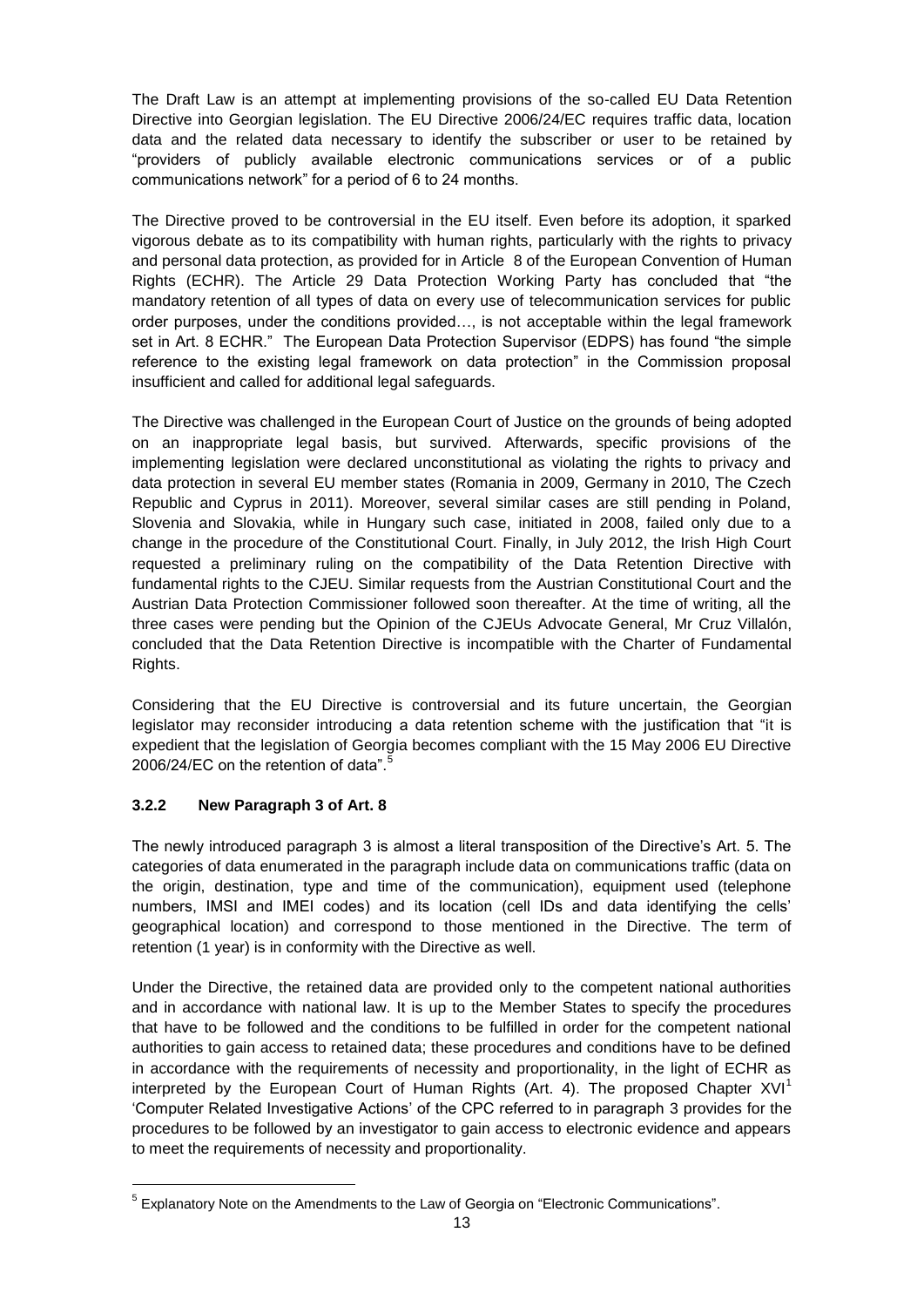However, under the Directive, the retained data are to be made available to law enforcement agencies for the purposes of investigation, detection and prosecution of "serious crime" (Art.1(1)). While the term is not defined in the Directive, the Council urged the EU member states to have due regard to the criminal offences listed in Art. 2(2) of the Framework Decision on the European Arrest Warrant and crime involving telecommunications when defining the scope of the national implementing legislation. At the same time, the scope of application of Chapter XVI<sup>1</sup> of the CPC is limited only to "deliberate" crime (Art. 143<sup>2</sup> para 1).

According to Art. 7 of the Directive, the providers must comply with four fundamental obligations related to the security of data retained by them:

- they must ensure that the retained data are of the same quality and subject to the same security measures and protections as other data on the network;
- the retained data must be subject to appropriate technical and organisational measures to protect them against accidental or unlawful destruction, accidental loss or alteration, or unauthorised or unlawful storage, processing, access or disclosure;
- appropriate technical and organisational measures must be taken in order to ensure that the retained data can only be accessed by specially authorised personnel; and
- all other retained data, except those that have been accessed and preserved, must be destroyed at the end of the retention period;
- moreover, the data must be retained in such a way that they, along with any other necessary information relating to such data, can be transmitted upon request to the competent authorities without undue delay (Art. 8). None of these requirements, however, are to be found in paragraph 3 or elsewhere in the Draft Law.

#### <span id="page-13-0"></span>**3.2.3 New Paragraph 4 of Art. 8**

The paragraph establishes the duty of telecommunications providers to erase the data bearing the contents of communications immediately and automatically or, when it was provided to the competent authorities according to the procedures of Chapter  $XVI<sup>1</sup>$  of the Criminal Code, "without delay".

Since Georgia's current legislation does not provide for terms of storing content-bearing data strictly necessary for transmission purposes and the duty of telecommunications providers to erase such data when they are no longer needed for transmission or law enforcement purposes, the introduction of the new paragraph into Art. 8, even if merely reflecting the realities of the telecommunications business, is an important additional legal safeguard to the privacy of telecommunications in Georgia.

However, this amendment might be aimed, not at data retained under the proposed rules on the suspicionless retention of data on everyone under the previous amendment, but at the passing on of communication content to LEAs in the context of specific inquiries, on the basis of a specific judicial warrant, i.e., at traditional law enforcement tapping of communications.

If that is the case, the amendment as such may appear reasonable. However, there is an issue here, relating to ensuring the integrity of the captured communication content. It will be crucially important to the fairness and reliability of any criminal process that mechanisms are put in place to ensure:

- that communications content is only passed on to LEAs, or SISs, on the basis of a valid judicial authorisation:
- that this is recorded by both the LEA or SIS involved and, separately, by the Internetor e-communications service provider served with the warrant (with the identity of the requesting authority, the judge and the provider, the time limit, etc.);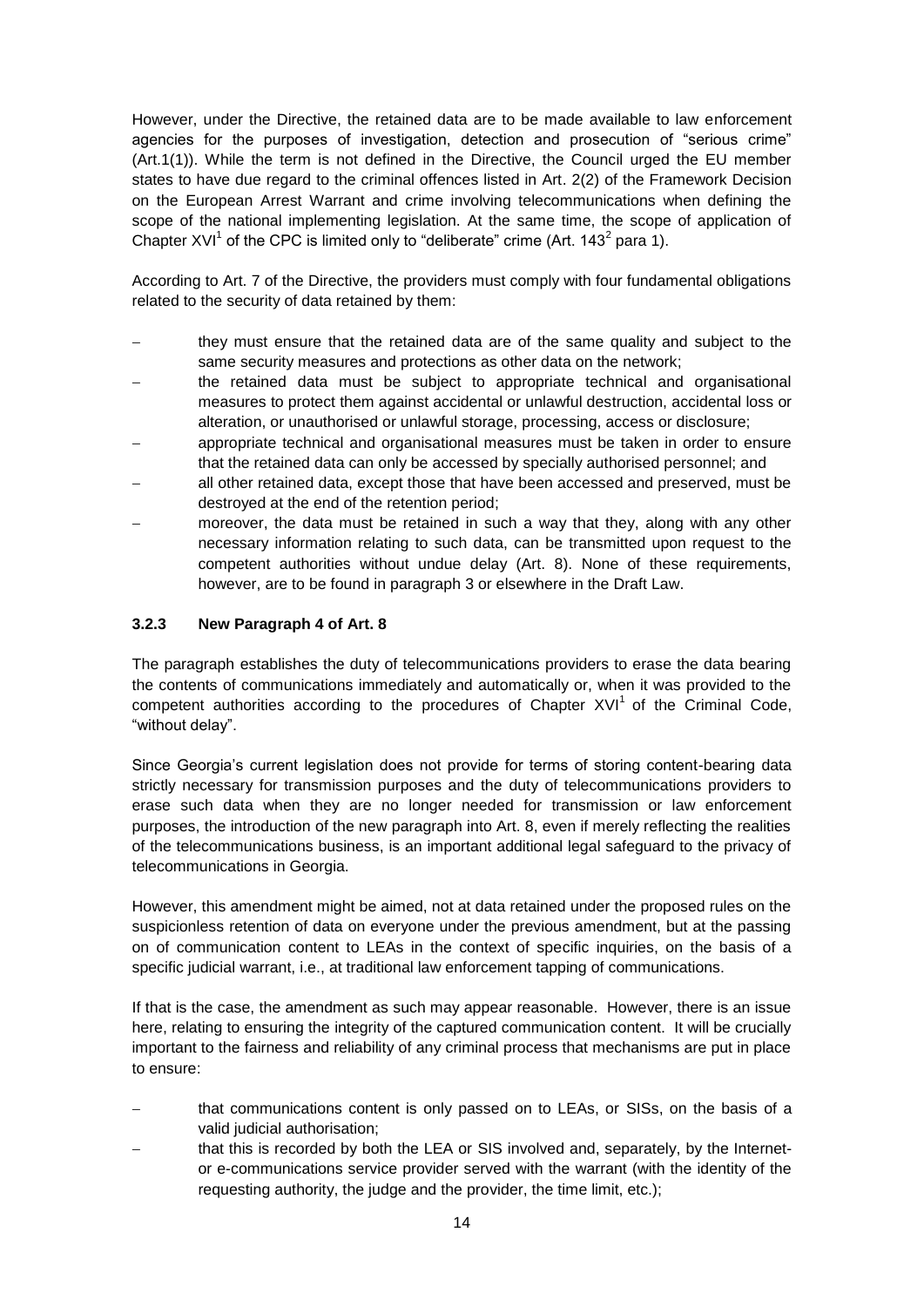that the data are provided (in copy, or recording, or by streaming) in such a way that that providing can be verified afterwards and, crucially, in such a way that an authentic record of the content is retained somewhere where it cannot be tampered with (e.g., in the form of a sealed copy).

The proposed amendment, requiring the erasure of the provider's copy of the data "without delay" after their communication to an LEA or SIS, may actually operate against such safeguards, as would "back doors" the use of which cannot be monitored by the providers.

A system for the interception of Internet activity or other e-communications must be fundamentally considered, both in terms of the laws and in terms of the technologies involved, and the required rules and technical mechanisms can only be properly created in the light of the findings of exhaustive inquiries.

### <span id="page-14-0"></span>**3.2.4 New Sub-Paragraph 'p' of Paragraph 2 of Art. 11**

The new sub-paragraph, whereby the Georgian National Telecommunications Commission is vested with powers to "[i]ntroduce control over the degree of privacy of information in the communications sector", should be seen as a generally positive development. Whether Georgia's telecommunications regulator is equipped to perform the new duties and able to effectively coordinate action with the Personal Data Protection Inspector, the national data protection authority, remains outside the scope of this assessment.

## <span id="page-14-1"></span>**3.3 Proposed amendments to the Criminal Procedure Code & to the Law<sup>6</sup> on "Operational Search Activities"<sup>7</sup>**

### <span id="page-14-2"></span>**3.3.1 Draft Laws generally**

The proposed amendments introduce a whole new category of procedural actions – "secret investigative actions<sup>"8</sup> – into the CPC and reinforce legal safeguards against abuse of investigatory powers exercised by law enforcement agencies under the OSA Law. The very fact that the legal rules on electronic surveillance are moved from a Law to a Code, a legal instrument of higher levels of authority and stability, should be welcomed.

Both Draft Laws considerably contribute to the transparency of surveillance activities in Georgia. These developments are in conformity with the case law of the European Court of Human Rights, according to which, regardless of the goal, no right envisaged in the ECHR can be interfered with unless a citizen knows the basis for the interference through an ascertainable national law. This requirement of transparency presupposes that the law is to be sufficiently clear and accessible to ensure that one could adequately determine with some degree of certainty when and how his or her rights get affected. The Court has found it "essential to have clear, detailed rules on the subject, especially as the technology available for use is continually becoming more sophisticated".

### <span id="page-14-3"></span>**3.3.2 New Chapter XVI<sup>1</sup>of the CPC**

The measures to be brought under the CPC are the following:

"a) Wiretapping and recording of a telephone conversation;

-

 $<sup>6</sup>$  Drafts of 9 September 2013.</sup>

 $<sup>7</sup>$  In laws in other countries (in particular in various Criminal Procedure Codes of former Soviet countries),</sup> the kinds of measures covered by the OSA Law may be referred to as "special investigative measures", or similar.

 $8$  Terminology used in the English translation of the draft law.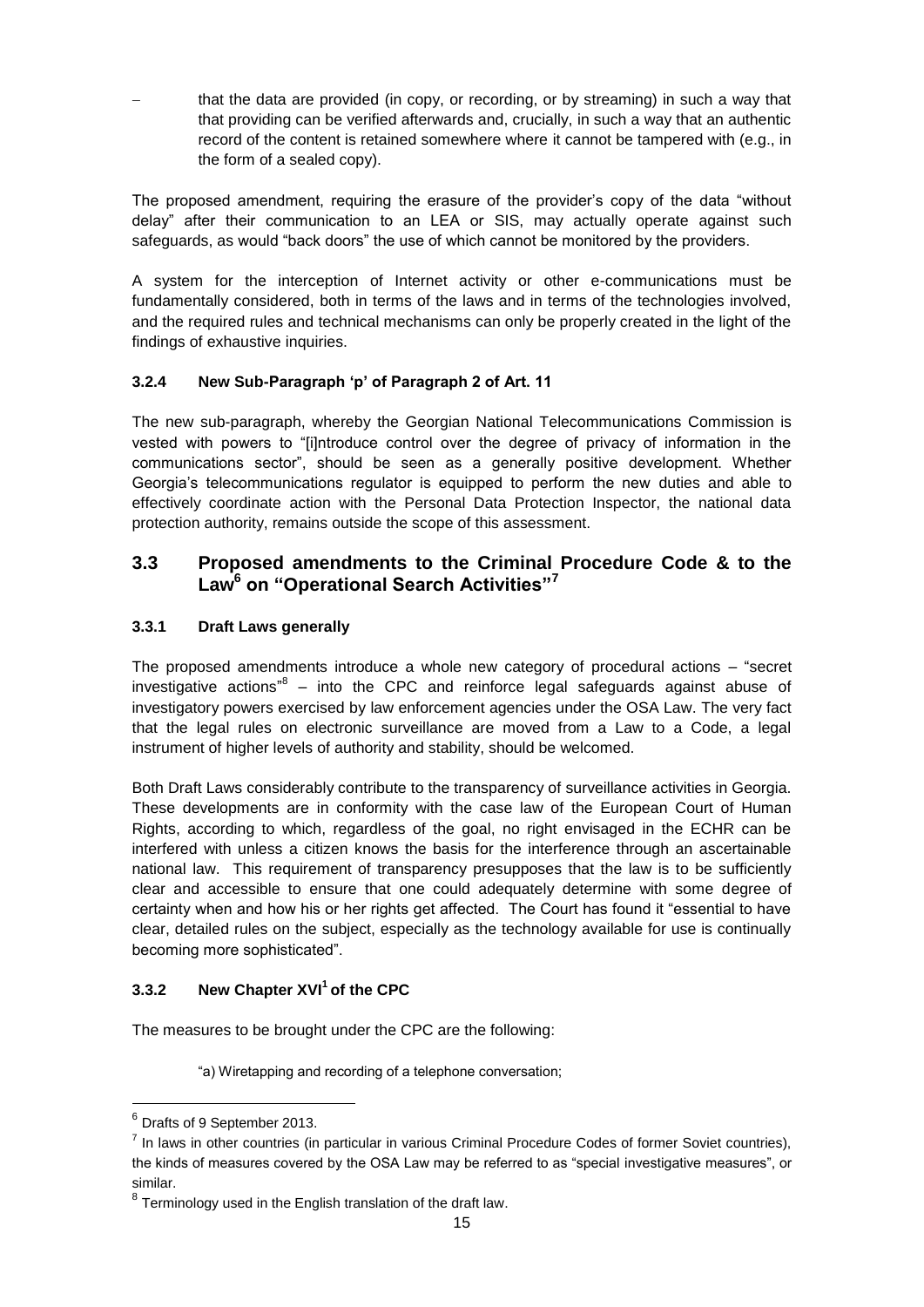b) Withdrawal and fixation of information from a communications channel (by connecting to the communications facilities, computer networks, linear communications and the station equipment), a computer system (as directly, as well as remotely), and the installation of respective software devices in a computer system for these purposes; c) Control of a postal-telegraphic message/shipment (except for the diplomatic mail); d) Secret video and audio recording, filmmaking and photography; e) Electronic surveillance by technical facilities, use of which does not cause harm to a human life, health and environment."  $(A$ rticle 143<sup>1</sup>)

The lists of these measures in the two proposed laws include two limitations to the above: at the end of the third indent, the proposed text says "except for diplomatic mail"; and at the end of the last indent, the proposed text adds the words "[facilities], the use of which does not cause harm to a human life, health and environment".

These measures already, under the current OSA Law, require a judicial (the text says court) ruling, but the effect of their removal from that law is that they would be more clearly related to the framework of the CPC.

The CPC, according to its first article, regulates "the activities of Georgian criminal procedure agencies regarding the prosecution and trial of criminally punishable acts specified by the criminal law of Georgia as well as procedural issues raised during the execution of a court decision."

In principle, it is good that the secret surveillance measures currently covered by the OSA Law are moved to the CPC: as far as the use of such measures by LEAs is concerned, they should indeed be embedded in the main legal framework for the LEAs' activities, the CPC.

However, if this modification means that the use of such tools by other agencies, and in particular by the Georgian SIS(s), is left unregulated altogether, it should not be accepted. The Law with the proposed amendments to the OSA Law should indeed remove these measures from that law and move them to the CPC - but only insofar as the use of these tools by the LEAs is concerned. For the time being, and assuming that the Georgian SIS(s) are subject to the OSA at present, the rules in the OSA Law on those tools/measures should continue to apply to their use by non-LEAs.

As concerns the limitations: the first is intended to mean that secret surveillance measures may not be used (or at least not by LEAs, once these matters are brought under the CPC) against diplomatic mail. Under the Vienna Convention on Diplomatic Immunities, the exception should apply to all diplomatic communications. The inviolability of all diplomatic communications from the special surveillance measures should be much more clearly spelled out in the CPC. And whatever rules there are that apply to Georgia's SIS(s) should contain a similar, clear prohibition of this kind.

The second exception should be understood as intended to say that the "other" types of measures mentioned should not cause harm to a human life, health and environment. However, the way it is phrased now, the text can be read (at least in English) as meaning that these "other" secret measures are only subject to the restrictions in the new chapter if they do not cause such harm - but that such measures if they do cause harm are unregulated. It would thus be better to spell out this requirement of no harm in a separate sentence.

Although the definition of "secret investigative actions" is not provided in the proposed new chapter of the CPC, a formal-logical analysis of the two drafts leads to the conclusion that the newly created category of procedural actions are meant to be the "secret methods" of conducting "operational-search activities" mentioned in the definition of the latter in the OSA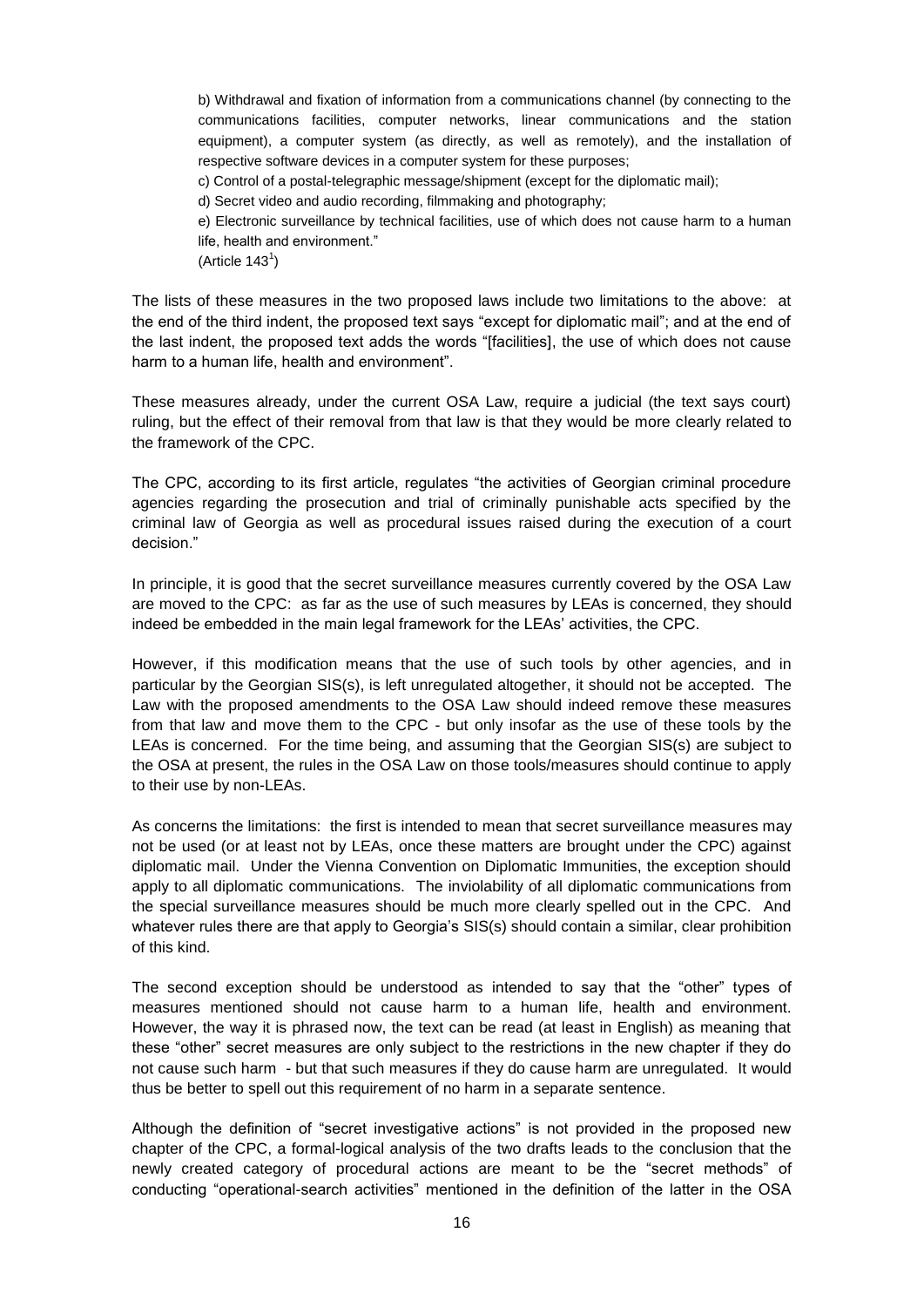Law (Art. 1 para 1) and essentially forms a type of lawful covert surveillance. Accordingly, the amended definition of "withdrawal of information from a communication channel" (Art. 1 para 'h'), along with the provisions on the procedure to be followed when wiretapping, secret video and audio recording and other forms of electronic surveillance are used (Art. 7 para 2 sub-paras 'h' and 'i', paras 3-5), were moved to the newly introduced Chapter  $XVI<sup>1</sup>$  of the CPC.

The lack of clarity in definitions described above can lead to doubts whether the "secret investigative actions" are, in fact, a form of the "operational-search activities" and, consequently, whether the reasonable suspicion test prescribed by the CPC's definition of "probable cause" (Art. 3 para 11) applies to this new category of procedural actions. To avoid doubt, it is advisable to make the CPC expressly specify that the reasonableness test is applicable to the procedures prescribed by the new Chapter, as is it was done in case of, for example, search and seizure procedures (Art. 119).

### <span id="page-16-0"></span>**3.3.3 New strict rules**

The partially new and partially tightened rules on the use of the relevant secret measures (by LEAs) include a set of principles, including that secret measures may only be used if the aim of the criminal investigation cannot be achieved by open investigative means; and that they can only be used against certain high public authorities or the media and religious organisations in certain very exceptional cases. Most importantly, they stipulate that (except for especially urgent cases) the measures must be applied for by a prosecutor in a reasoned motion; then assessed by a judge in an in camera hearing; and authorised by the judge only if s/he is satisfied that the requirements for such a measure are met, which are quite strict. They also stipulate a time-limit of two months, renewable once by a ruling by the same judge (or court?), and once more only upon a motion from the Chief Prosecutor of Georgia.

The above rules seem strict enough in principle, except that the two-month periods is considered to be rather long by the experts: a one-month period would be more appropriate, renewable once as envisaged, and possibly extendable for one month at a time to a maximum of six months in extremely exceptional cases, upon the motion of the Chief Prosecutor, by order of a Supreme Court Judge.

Various references in the text, and the very fact that the measures are to be moved to the CPC, strongly suggest that the measures will, under the CPC, only relate to investigations into (serious) crimes. However, there are a few references to such measures being necessary to "ensur[ing] national security or public safety, prevent disorder or commission of a crime, and protect the interests of the country's economic well-being or the rights and freedoms of other persons" - words clearly taken from the ECHR.

It should be clarified that the secret measures can only be taken under the CPC (i.e., under the new chapter in the CPC) if a specific (serious) crime has been committed, or if there is clear factual evidence that such a crime is about to be committed, or is clearly being planned. Of course, the crimes in question can be related to national security, or public safety, or may result in, or even be aimed at creating, public disorder. But the references to these wider interests should not lead to the secret measures being used by the Georgian LEAs in a non-criminal context, such as broader "intelligence" gathering. And as already repeatedly stressed, the use of such measures by the Georgian SIS(s) for wider, non-criminal "national security" purposes should be separately (strictly) regulated.

### <span id="page-16-1"></span>**3.3.4 Guiding principles**

Legal safeguards for human rights are significantly reinforced in both Draft Laws. Thus, both drafts contain identical provisions on the principles on which the conduct of the secret investigative actions and operational-search activities should be based. Under those provisions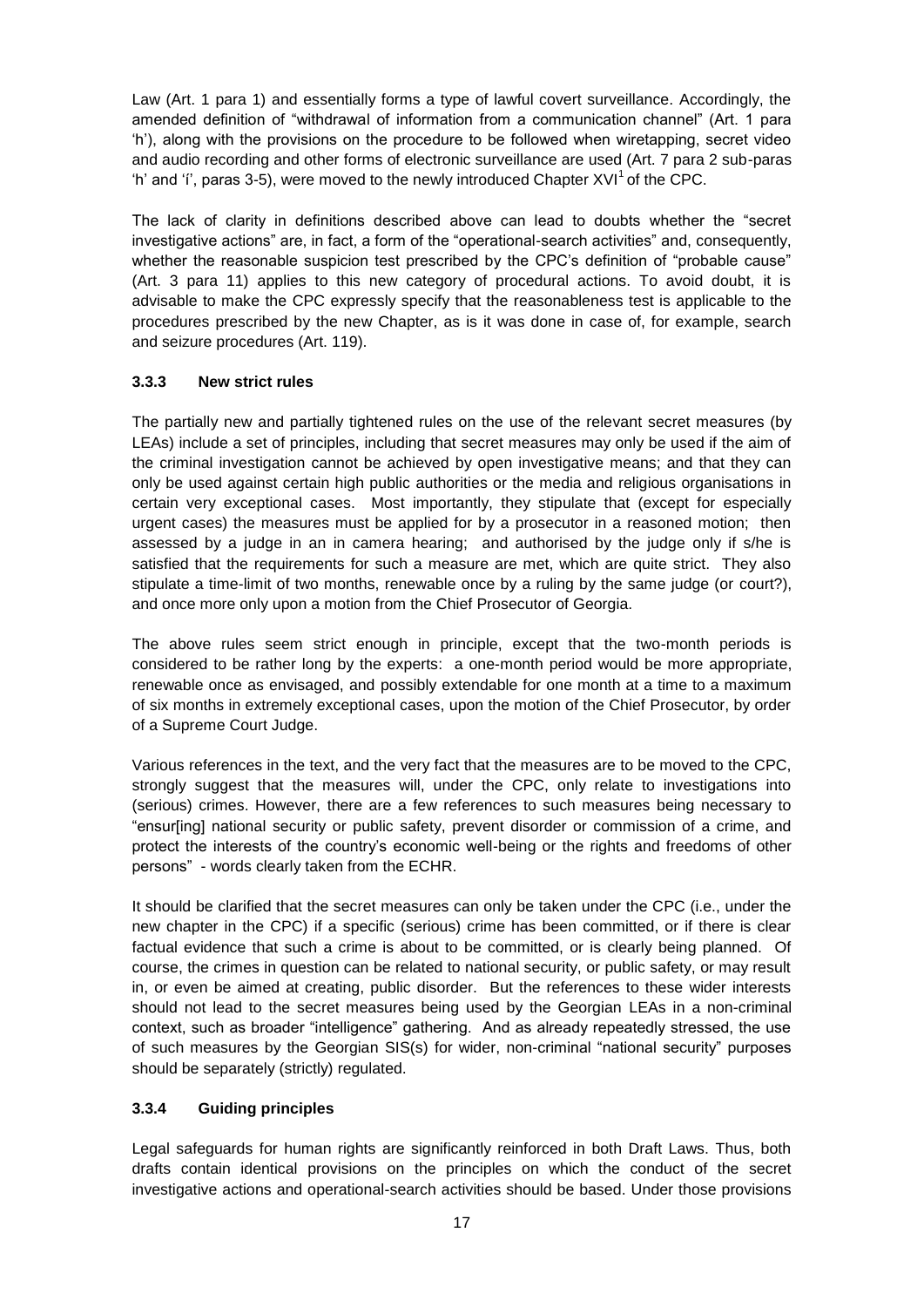(Art. 2 paras 1-3 of the OSA Law; Art. 143<sup>2</sup> paras 2, 3, 5 of the CPC), conducting a secret investigative action or an operational-search measure shall be possible only if it is:

- prescribed by law and necessary for achieving legitimate purposes in a democratic society – to ensure national security or public safety, prevent disorder or commission of a crime, and protect the interests of the country's economic well-being or the rights and freedoms of other persons;
- necessary in a democratic society, if pursuing it is caused by an urgent public need and if it represents an adequate and proportionate means for achieving a legitimate purpose;
- the scope of the action or measure and the data obtained from it is proportionate to a legitimate purpose of a secret investigative action.

Unfortunately, the additional safeguards of the OSA Law did not find their way into the CPC. The amended OSA Law (Art. 2 para 5), just like its old version, prohibits conducting an operational-search measure, if it:

- endangers human life, health, honor and dignity, the property;
- endangers the rights of a legal entity;
- is related to deceit, blackmail, agreeing by force, commission of a crime or other illegal action.

The legal basis for the amendments are easily identifiable: Art. 8 of the ECHR providing for the protection of privacy and stipulating the principles of legality, necessity and proportionality, as well as legitimacy, according to which this right can be limited. The Article reads:

8(1). Everyone has the right to respect for his private and family life, his home and his correspondence.

8(2). There shall be no interference by a public authority with the exercise of this right except such as is in accordance with the law and is necessary in a democratic society in the interests of national security, public safety or the economic well being of the country, for the prevention of disorder or crime, for the protection of health or morals, or for the protection of the rights and freedoms of others.

When it comes to the principle of legitimacy, the Draft Laws go even further than what is required by the ECHR and do not envisage restrictions on the right to privacy for reasons of protecting health and morals.

Under the amended CPC, a secret investigative action can be conducted only when obtaining substantial evidence of crime through other means is impossible or involves "unjustifiably huge efforts" (Art. 143<sup>2</sup> para 4). Moreover, if other types of investigative actions "failed to achieve the set objective", they must be described in the prosecutor's motion for authorisation of a secret investigative action (Art. 143<sup>3</sup> para 3). This is in line with the European Court's case law, according to which covert surveillance should be a measure of last resort and consideration should be given to whether there is a less intrusive alternative to covert surveillance.

The new Article 143 $<sup>6</sup>$  of the CPC has significantly narrowed the circle of people who can be</sup> subjected to covert surveillance by obligating the authorities and their officers "to limit to a maximum extent the monitoring of communication and persons having no link with the investigation" (para 1). The CPC still does not provide for the exact categories of persons who can be subjected to covert surveillance. Such categories can be derived from either a precise description of the persons who can be put under covert surveillance or of the crimes they are allegedly linked to. The CPC provides both such descriptions, but both are too broad: while the respective crime is described as "deliberate", the respective persons are described as someone who "is directly or indirectly linked with the committed crime" (Art. 143<sup>3</sup> para 2 sub-paras 'a' and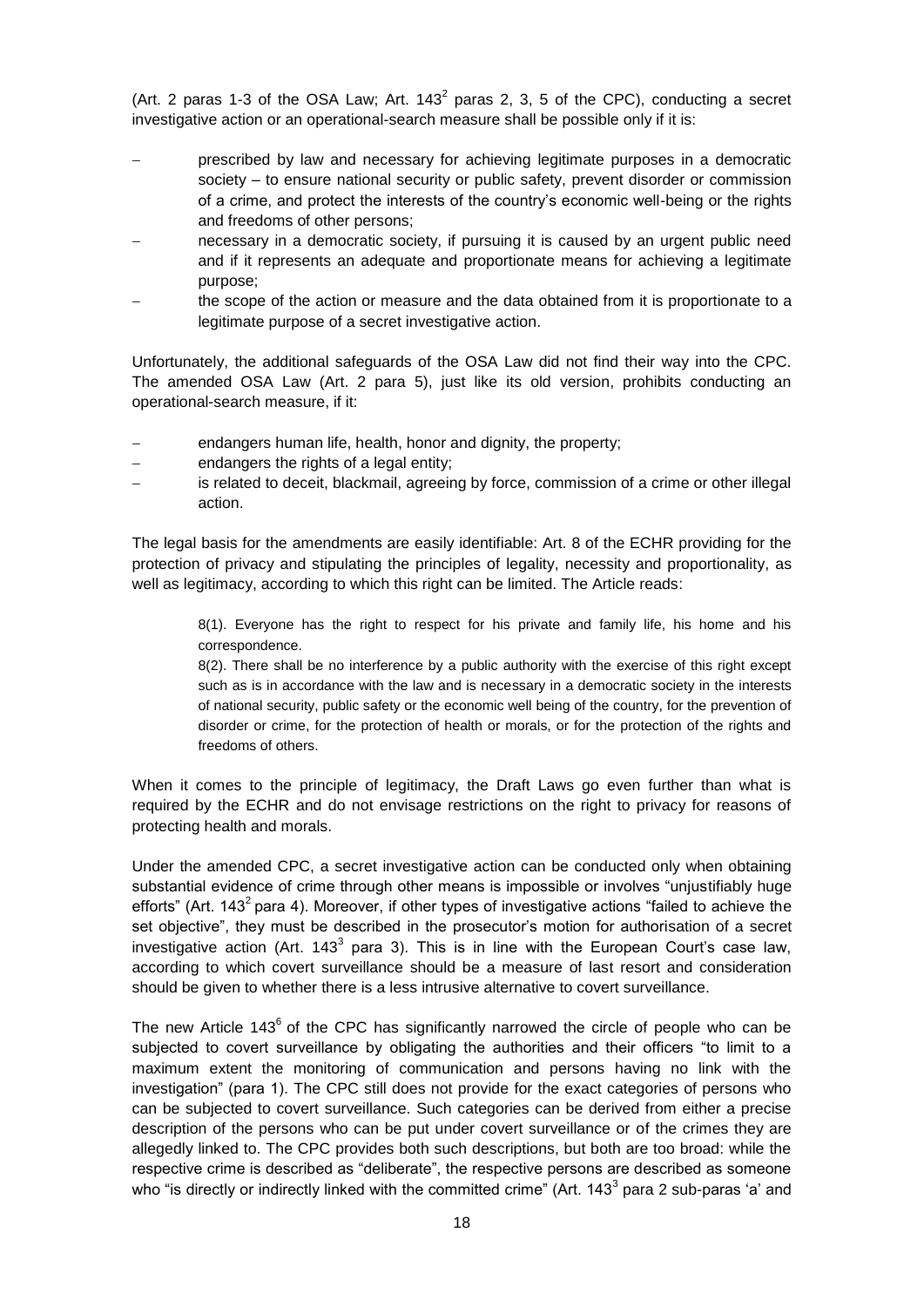'b'). The European Court has previously found a similar language of the Moldovan Operational Investigative Activities Act 1994 too broad and in violation of the ECHR.

Furthermore, Article 143<sup>6</sup> prohibits "[c]onducting a secret investigative action in respect of a cleric, attorney, doctor, journalist or a person enjoying the immunity" who acts in his or her professional capacity (para 2). This novelty can be only welcomed, for the need to secure exchanges of information falling under the attorney-client privilege, as reiterated by the European Court's case law, has been until now not reflected in Georgian law. Simply providing for the rule prohibiting interception of communications between an attorney and a client is not enough, however. Practical steps safeguarding the said communications are to be taken. The Dutch arrangement, for instance, whereby a representative of the bar association and the prosecutor are involved in screening the intercepted communications of attorneys with the view of telling protected information from unprotected one was approved by the Court.

Both drafts contain the norm, according to which the person subjected to a secretive investigation action or an operational-search measure must be notified about the fact of collecting information about him or her, the contents of that information and its fate, when such notification can no longer undermine legal proceedings (CPC Art. 143 $\textdegree$ ; OSA Law Art. 6 para 4). This notification requirement is in compliance with and even exceeds what is required by the Council of Europe Recommendation No. R (87) 15 stipulating that "[w]here data concerning an individual have been collected and stored without his knowledge, and unless the data are deleted, he should be informed, where practicable, that information is held about him as soon as the object of the police activities is no longer likely to be prejudiced." The notification of the data subject is of extreme importance for achieving transparency and accountability of a surveillance measure and, in case of abuse, can become the first step on the road to redress, the right for which is guaranteed by both Draft Laws (CPC Art. 7 para 3; OSA Law Art. 6 para 2).

### <span id="page-18-0"></span>**3.3.5 Transparency and accountability**

The amended CPC (Art. 143 $3$  para 2) envisages the possibility of conducting a secret investigative action only in relation of a person "directly or indirectly linked" to a committed deliberate crime, only in cases of an urgent public need and only if it represents an adequate and proportionate means for achieving a legitimate purpose. The presence of these circumstances should be indicated in the prosecutor's motion and in the court ruling, which substantiates the lawfulness and soundness of the approval of the action (Art. 143 $^3$  paras 5, 8 and 10).

A need to have relevant and sufficient reasons based on reliable information provided in support of a particular restrictive measure has been repeatedly emphasised in the European Court's jurisprudence. The reasons provided for a particular surveillance operation cannot be arbitrary, but are to be based on relevant considerations.

While an amendment to the OSA Law has removed the possibility of wiretapping without a court order envisaged in the old version of the Law (Art. 9 para 2), the new chapter of the CPC still allows secret investigative actions "in case of urgent necessity, when the delay may result in the destruction of substantial factual data for the case (investigation) or impossibility of obtaining such data" based on the "prosecutor's motivated resolution" alone (Art. 143<sup>3</sup> para 6).

Although the concept of hot pursuit as reflected in the new chapter of CPC is common, there must be sufficient safeguards against abuse of this exception to the general rule. In a decision on a case involving surveillance, the European Court of Human Rights has observed that "[o]ne of the fundamental principles of a democratic society is the rule of law which[…] implies, inter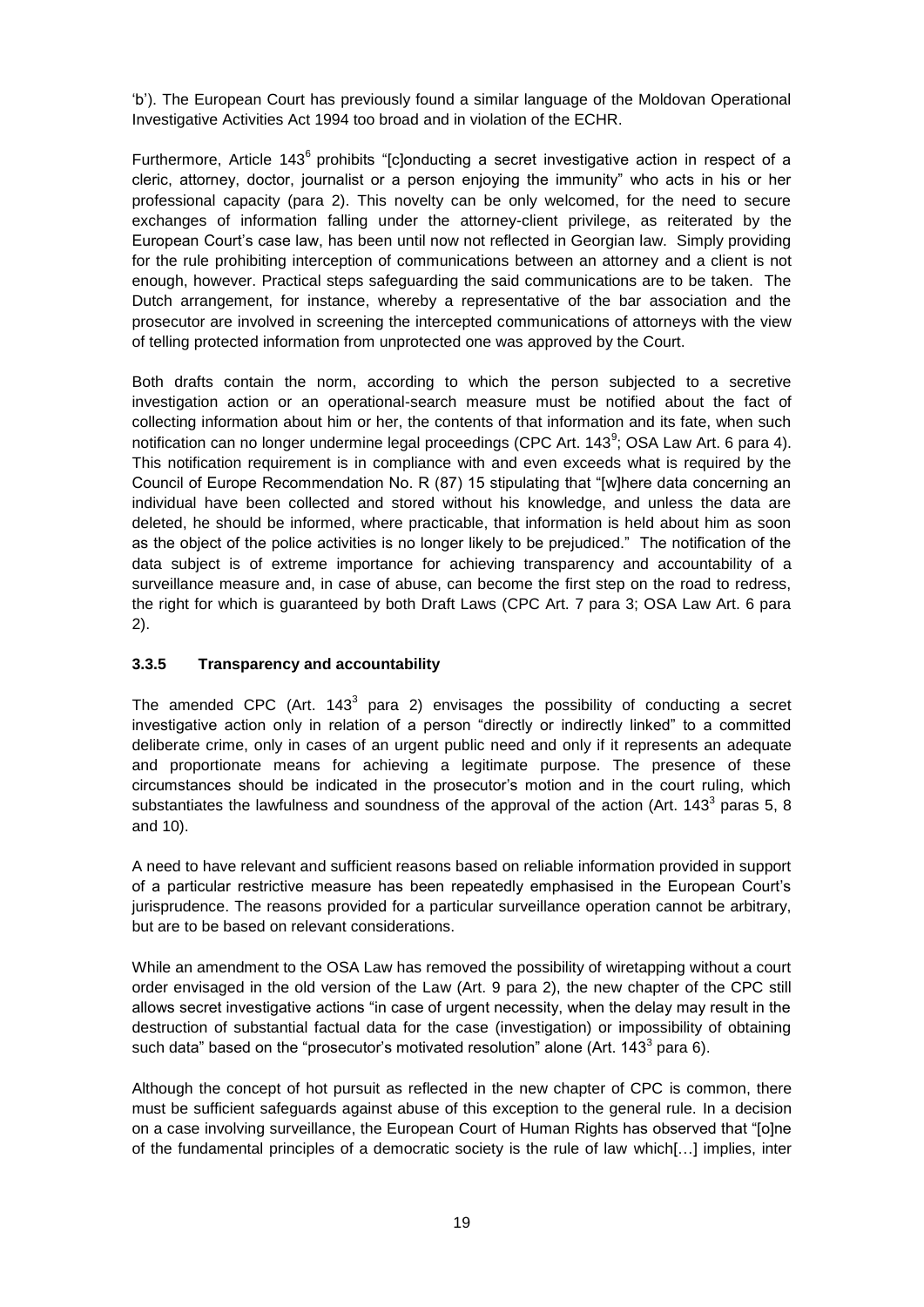alia, that an interference by the executive authorities with an individual's rights should be subject to an effective control  $\left[\ldots\right]^{n^9}$ .

Mechanisms for such control in the amended CPC are provided in the form of judicial oversight. In cases of secret investigative actions without a court order or in excess of what is allowed by the order, not later than in 12 hours from launching such action, the prosecutor must submit to the court a motion requesting the validation of the lawfulness of a secret investigative action. Further, in the motion, the prosecutor must justify the need for a secret investigative action and for conducting it without the judge's ruling or in excess of the scope of the ruling. The resulting court order must indicate the presence of the same circumstances and recognise as legal or illegal the secret investigative action conducted without court's authorisation. The information obtained in the course of an invalidated secret investigative action, as well as the data resulting from an action conducted without or in excess of a court order must be delivered for destruction  $(Art. 143<sup>3</sup>$  paras 7-9).

The duration of a secret investigative action is limited by the CPC to "the period necessary for fulfilling the objective of investigation, but not for more than two months" (Art. 143<sup>3</sup> para 12). Extensions by a court ruling are possible, but only twice: once upon a new motivated motion from the prosecutor and the second time for a maximum of two months on motion of the Chief Prosecutor of Georgia. While the said terms are longer than the one-month period recommended by the Supreme Court of Georgia, it is within the limits approved of the European Court in a number of cases.

#### <span id="page-19-0"></span>**3.3.6 Destruction of information**

The proposed new articles contain extensive provisions on the compulsory destruction of information obtained as a result of secret measures, in particular of "materials obtained from an operational-search measure, which do not relate to a person's [alleged?] criminal activities but include information on his/her private life or of another person or persons".

They also lay down strict procedural rules:

the material obtained from a secret investigative action is destructed by the prosecutor exercising procedural supervision on the investigation of this case or exercising state prosecution or their superior prosecutor, in the presence of that judge or the judge of that court, which had decided to conduct this secret investigative action or to recognize as legal or illegal a secret investigative action conducted due to urgent necessity without the judge's ruling or in excess of scope of the judge's ruling. The protocol on the destruction of material obtained from a secret investigative action, certified by signatures of the respective prosecutor and judge, shall be transferred to the Personal Data Protection Inspector and the Commission for destruction of information obtained from secret investigative actions and shall be reflected in the Register of Secret Investigative Actions.

(Proposed Article  $143^7(5)$ )

-

The proposed rules on the compulsory destruction of information obtained by means of secret surveillance are clearly well-intended. The Commission to which all this is to be reported is very high-level and potentially powerful.

However it should be underlined that these proposed rules may not work. Most of the information obtained by secret surveillance will be in digital format: e-communications data (both content and meta-data), audio- and video-recordings, data captured by means of "trojans"

<sup>&</sup>lt;sup>9</sup> ECHR, Klass & others v. Germany, 6 September 1978, paragraph 55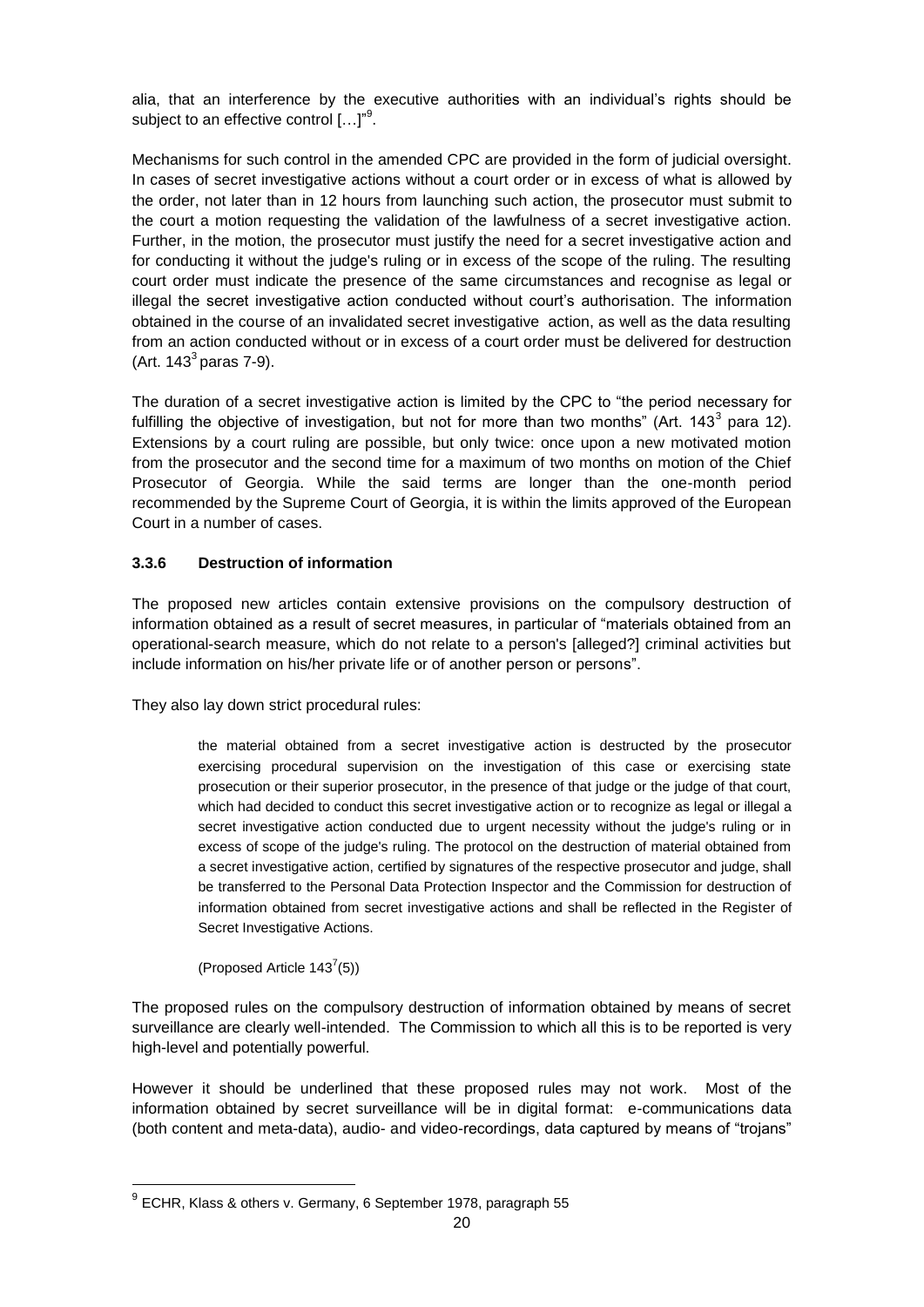and other spyware from the targets' PCs or other devices such as mobile phones. Such data are easy to copy, at any stage and abuses of formal processes can occur.

It will be important for the Georgian authorities to examine ways to introduce technical means to ensure that data are captured and recordings are made in verifiable, tamper-proof ways, and that the captured data and the recordings are held in formats and ways that ensure that only three authorised copies are created: one for use by the authorities; one for the defence (electronically and physically sealed until it is handed over to the defence); and another, equally sealed copy, to ensure the evidence is not tampered with and to resolve disputes. Moreover, technical measures will have to be taken to ensure that no unauthorised copies (beyond these three authorised ones) can be made, and that any attempt to make an unauthorised copy is itself recorded. The proposed laws should expressly require that such technical measures are taken, and the authorities should obtain the best possible technical advice on how these things can be achieved, and report on their technical measures to the Commission, which itself should ensure it understands the technical problems.

The measures to ensure abuse no longer occurs should moreover be reinforced by strong dissuasive penalties for non-compliance with the new rules. If even the most trivial breach of the new, on-paper-strict rules were to carry serious penalties, like instant dismissal and criminal prosecution of law enforcement officials, that might have an effect - but even then, that effect would have to be shown in statistics on actual dismissals and prosecutions after a number of years.

One of the most vivid manifestations of both Draft Laws' novel approach is the detailed procedure for the destruction of information laid down by them. Under the amended CPC, the information obtained from a secret investigative action that is no longer of value for the criminal investigation must be destroyed by the prosecutor's decision immediately after the termination or completion of a secret investigative action. The information obtained from a secret investigative action, which was conducted without a court order or in excess of such order, provided the prosecutor has not moved before the court requesting recognition of these materials as legal, must be also immediately destroyed. Further, the information obtained from a secret investigative action, which was conducted due to an urgent necessity without the judge's ruling or in excess of scope of the ruling, and the court has rendered the ruling on recognition of this secret investigative action as illegal and the destruction of materials obtained from this action, must be also immediately destroyed (Art. 143<sup>7</sup> para 1 sub-para 1). In the new OSA law, the same rules apply to materials obtained as a result of operational-search activities that is not relevant to the investigated crime, but contains information on the suspect's private life (Art. 6 para 4).

Moreover, under the CPC, materials obtained from a secret investigative action that was considered inadmissible evidence by a court must be destroyed after 6 months from rendering a ruling on the case by the last court that heard the case. Prior to their destruction, such materials must be stored in a special storeroom of the court. Access to the said materials, copying them and/or using them by anyone is prohibited, except by the parties to the case in the course of exercising their procedural rights (Art. 143<sup>7</sup> para 1 sub-para 2). The new OSA law contains similar provisions (Art. 6 para 41).

Finally, according to the CPC, materials obtained from a secret investigative action and attached to the case as material evidence must be stored in the court for the period of retention prescribed for criminal cases. Immediately upon expiration of that term, the said materials must be destroyed (Art. 143 $^7$  para 1 sub-para 3). The amended OSA Law provides for similar rules (Art. 6 para 42).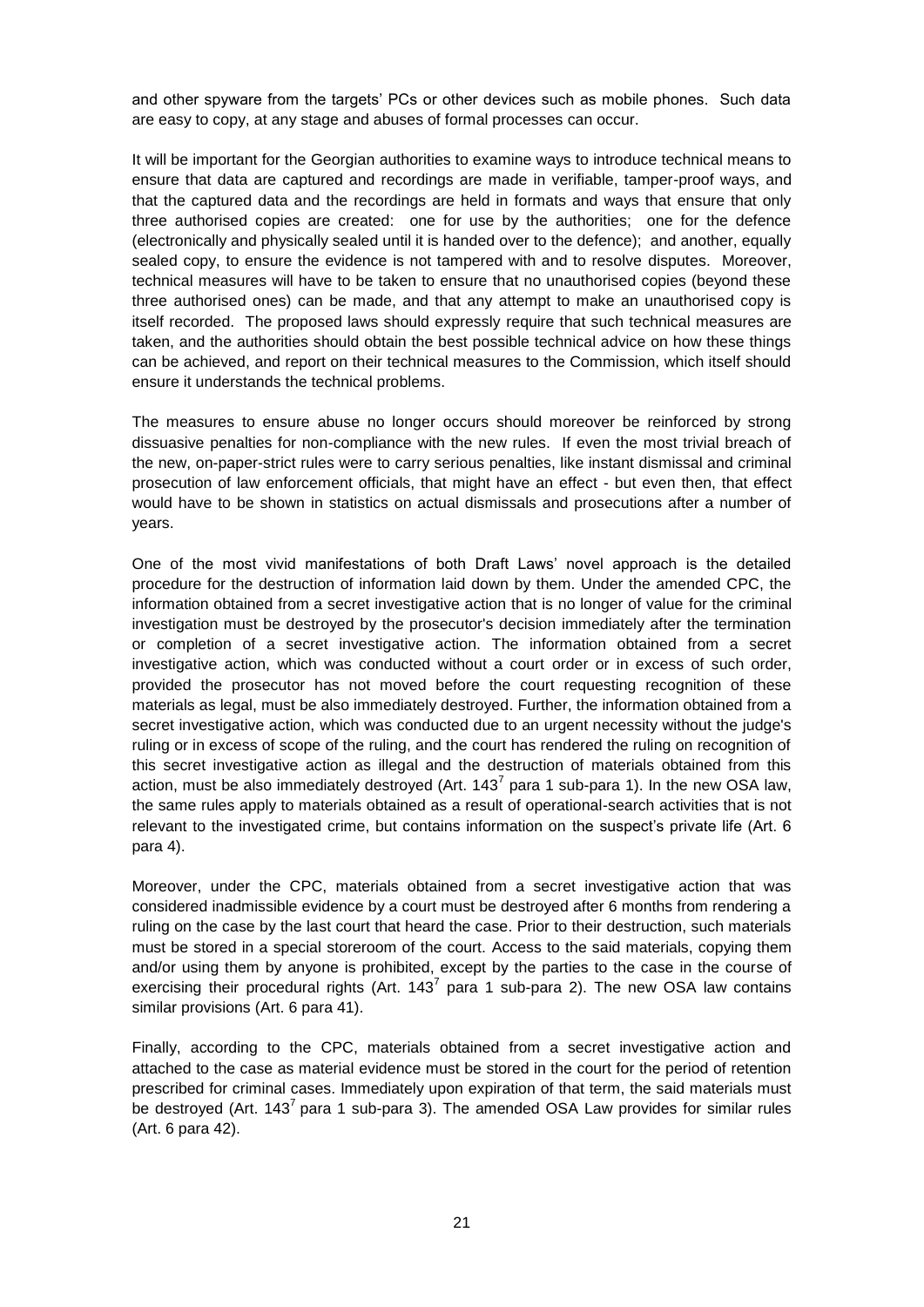Regrettably, the law is still silent about the fate of personal data of third persons, i.e. those people against whom there is no reasonable suspicion that they are involved in criminal activities, but who were unfortunate enough to come into contact with the suspects.

Materials obtained from a secret investigative action is destroyed within the time limits described above by the prosecutor in the presence of the judge and notification of that fact by means of a protocol signed by them is made to the Commission for destruction of information obtained from secret investigative actions and the Personal Data Protection Inspector and has to be entered in the Register of Secret Investigative Actions (CPC Art. 143<sup>7</sup> para 1 sub-para 3; OSA Law Art. 6 para 4). Such Register is to be set up in every court and the court is obliged to publish the information kept in the Register on an annual basis (CPC Art.  $143^{10}$ ).

Such degree of detail is hard to come by in a Law (statute) and usually can be found in pieces of secondary legislation (regulations). Such is the case in Ukraine, for instance, where the OSA Law (Art. 9 part 12) only provides for the general obligation to destroy private information irrelevant to the investigation and leaves the procedural details to secondary legislation. Given the Georgian experiences with the use of leaked personal data used for political purposes, however, such level of detailing statutory provisions can be seen as appropriate.

The level of detailed protection does not stop here. The new chapter of CPC envisages creating a ten-member commission to be put together by the Parliament and tasked with monitoring the destruction of materials obtained from investigative actions. The creation of an additional controlling organ might be complicating matters and burdening public spending too much, but again, is possibly justified under the current political situation in Georgia.

The resulting legal regime of collection, storage and destruction of the information obtained from a secret investigative action or an operational-search measure rules out the possibility of amassing and retaining information unaccounted for. What is more, such regime minimizes the possibility of illegal alteration and use of information related to the private life of a person suspected of being related to criminal activities and warrants that the information is safely retained throughout the period strictly necessary for carrying out a criminal investigation and achieving the legitimate purposes of the measures undertaken in respect of the person. Therefore, the regime created by the two Draft Laws is in compliance with Principles 2 (Collection of data), 4 (Use of data by the police), 7 (Length of storage and updating of data) and 8 (Data security), forming part of the basic principles that should guide the processing of personal data for police purposes according to Recommendation R (87) 15 of the Council of Europe.

Much remains to be done, however, in areas that present no less risk of abuse than nondestruction of data: sharing data among government agencies, data screening, matching and cross-referencing, as well as preserving their integrity and confidentiality during the storage period, i.e. the procedures followed between the obtaining and destruction of the data. These are the issues the Draft Laws are silent about, while their regulation in detail is required in light of the European Court of Human Rights case law.

### <span id="page-21-0"></span>**3.3.7 Brief comments on more specific proposals.**

#### **Amendment 1**

This amendment would extend the right to compensation for damages caused by the unlawful disclosure of information by the authorities (in particular, law enforcement authorities), to compensation for damages caused by the unlawful collection and/or storage of information, and clarifies that this includes these unlawful actions in relation to "personal data on [the victim's] private life".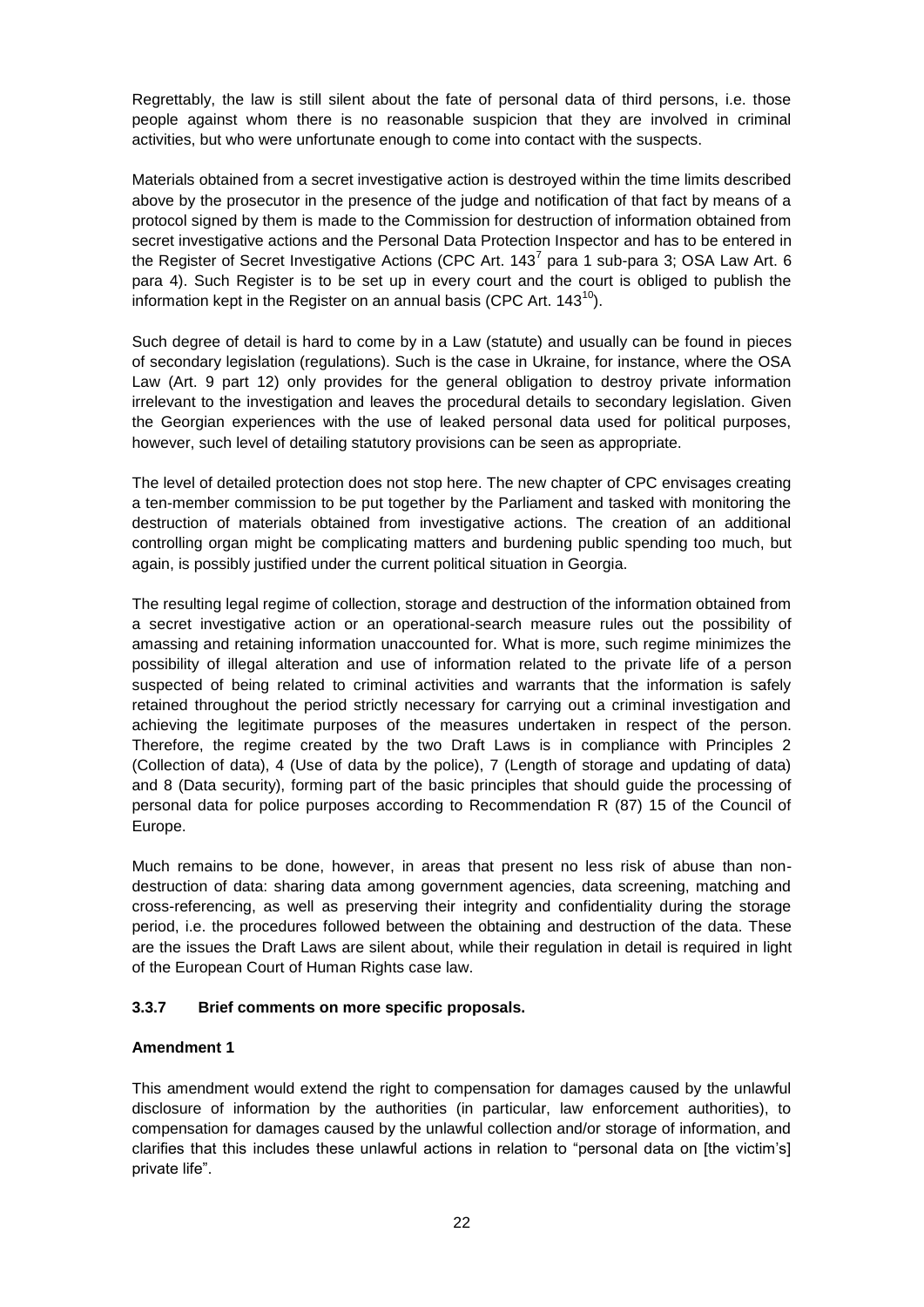This is in principle to be welcomed. It should be made clear (unless this is already clear within the overall system) that damages here include both actual pecuniary damages and nonpecuniary damages for distress, etc. It would be helpful to include the concept of exemplary damages in cases of particularly grave violations, and to introduce class actions for cases in which many people are affected.

#### **Amendment 2**

Based on the English translation provided, this amendment says:

The court can restrict the right of the defense to receive information based on the motion of the prosecution only in the part of information obtained as a result of operational-search measures and the secret investigative actions, and only prior to a pre-trial hearing.

A better syntax for this sentence is required, showing what is meant in the context of Art. 83 CPC, may be the following:

On the basis of a motion of the prosecution, and only prior to a pre-trial hearing, the court can restrict the right of the defense to receive part of any information obtained as a result of operational-search measures and secret investigative actions.

Moreover, it should at the very least be amended and clarified as follows (proposed changes and additions in bold):

On the basis of a motion of the prosecution, **during the investigation stage of the proceedings**, the court can restrict the right of the defense to receive part of any information obtained as a result of operational-search measures and secret investigative actions. **However, once a person has been formally indicted, he and his defense lawyer should always be informed of the fact that evidence against him was obtained as a result of operational search measures; and before any actual pretrial hearing, the defense should be provided with all the evidence obtained by such measures, including certified full copies of any such evidence.**

The issue addressed here is so important that it should require more fundamental re-thinking.

# <span id="page-22-0"></span>**4 Conclusions and recommendations**

The Parliament of Georgia is invited to review the present proposals in the light of the comments here above, before they are put forward for adoption.

While reviewing the amendment proposals, the following issues should be considered by the Parliament of Georgia:

1. Prior to any legislative action being taken, if one has not been carried out to date, an in-depth qualitative study of personal data handling by LEAs and SIS in Georgia should be carried out. If it has already been carried out then its contents, results and recommendations should be made available to the teams of local and international experts engaged to assist in the reforms of Georgia's applicable laws. This would enable drafters and policy-makers alike to take into account any issues, existing practices, local sensitivities or historical mistakes which are particular to the Georgian context. If at all possible and feasible it would also be desirable for such a study to take into account public perceptions of privacy in Georgia with a special focus on citizen attitudes to surveillance and personal data handling by LEAs and SIS;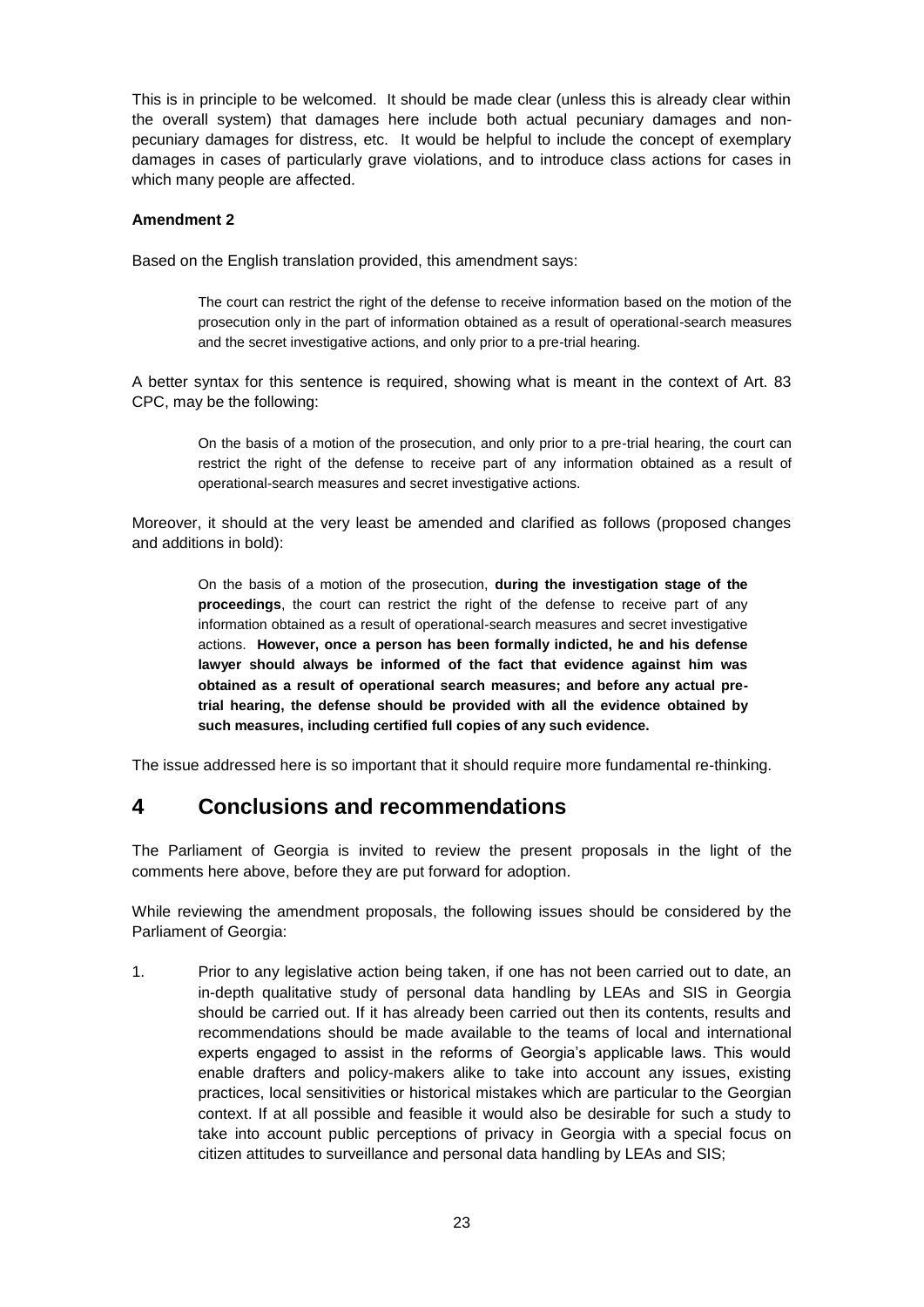- 2. Data protection rules for LEAs should be set out in detail in a separate detailed law, or in a detailed separate part of the general data protection law, or in a detailed data protection section in the CPC: no such detailed rules are included in the present proposals, but they could be set out in a subsidiary instrument. Specific data protection rules must also be included in the law or laws covering the work of the Georgian SIS(s):
- 3. Compliance with the Council of Europe's Rec(87)15 regulating the use of personal data in the police sector should be a key goal of the reform of the related laws . Although some elements of Rec(87)15 are now complied with in the latest proposals being considered, a systemic effort is required which should probably result in a distinct sub-set of data protection rules governing LEAs most probably as a detailed separate part of the general data protection law or regulations made in terms of enabling clauses in such a law;
- 4. In a country like Georgia where, for historical reasons, expertise in data protection law is limited, it would make sense to bring together oversight functions of all privacy and data protection matters in the hands of one agency provided that it is sufficiently resourced (cf. Austria and Luxembourg approach). Experiences of Data Protection Authorities of small countries where the DPA has competence and oversight over LEAs as well as all other data controllers suggests that this approach may have much to commend it thanks to the cross-fertilisation of understandings that takes place and indeed helps prevent insularity and insensitivity of both the LEAs and the DPAs. The extent to which separate oversight agencies undertake such competencies in larger countries has also been the subject of much debate and this can be easily avoided in a small country like Georgia where the culture of data protection is still being introduced at all levels in all sectors so separation and fragmentation which could be amplified through the creation of different oversight agencies for public/private entities, LEAs and SIS would not appear to be recommendable in a Georgian context. Thus the current proposal of independent oversight of secret surveillance measures by LEAs to be put in the hands of the PDP Inspector may be supported, solely provided that his or her office is adequately resourced (financially, technically & human resource-wise) to deal with such matters with such resourcing levels possibly being established and protected by law. The proposed very high-level and powerful data destruction oversight Commission would likewise only be able to exercise its functions if it is by law equipped to exercise day-to-day control; otherwise it would be unlikely to ensure destruction of incriminating information in practice. On the longer term and ideally, a special, technically competent and sufficiently resourced authority is needed. Whatever the oversight arrangements certain lacunae need to be addressed and specifically the absence of strongly dissuasive sanctions against officials (or politicians) who retain incriminating data in spite of the new rules;
- 5. Unlike the case of the EU Treaty, the Council of Europe's Convention 108 does not preclude from extending the protection granted in that Convention to the handling of personal data carried out by SIS. The precise form is actually relatively unimportant i.e. whether the handling of personal data by SIS is covered by a separate law or by a precise detailed sub-set of the general data protection law is a matter which should not be a casus belli. What is important is that such regulations are properly thought through and that they reflect modern technological realities where much personal data is not actually generated and retained by either LEAs or SIS but rather by commercial entities and citizens themselves and what LEAs and SIS wish to do is access and/or monitor/intercept personal data generated and retained by the private sector or elsewhere in the public sector. Given this convergence of data processing opportunities it is probably much more useful that the law consistently sets out the grounds where such data may be onward processed for compatible purposes and by